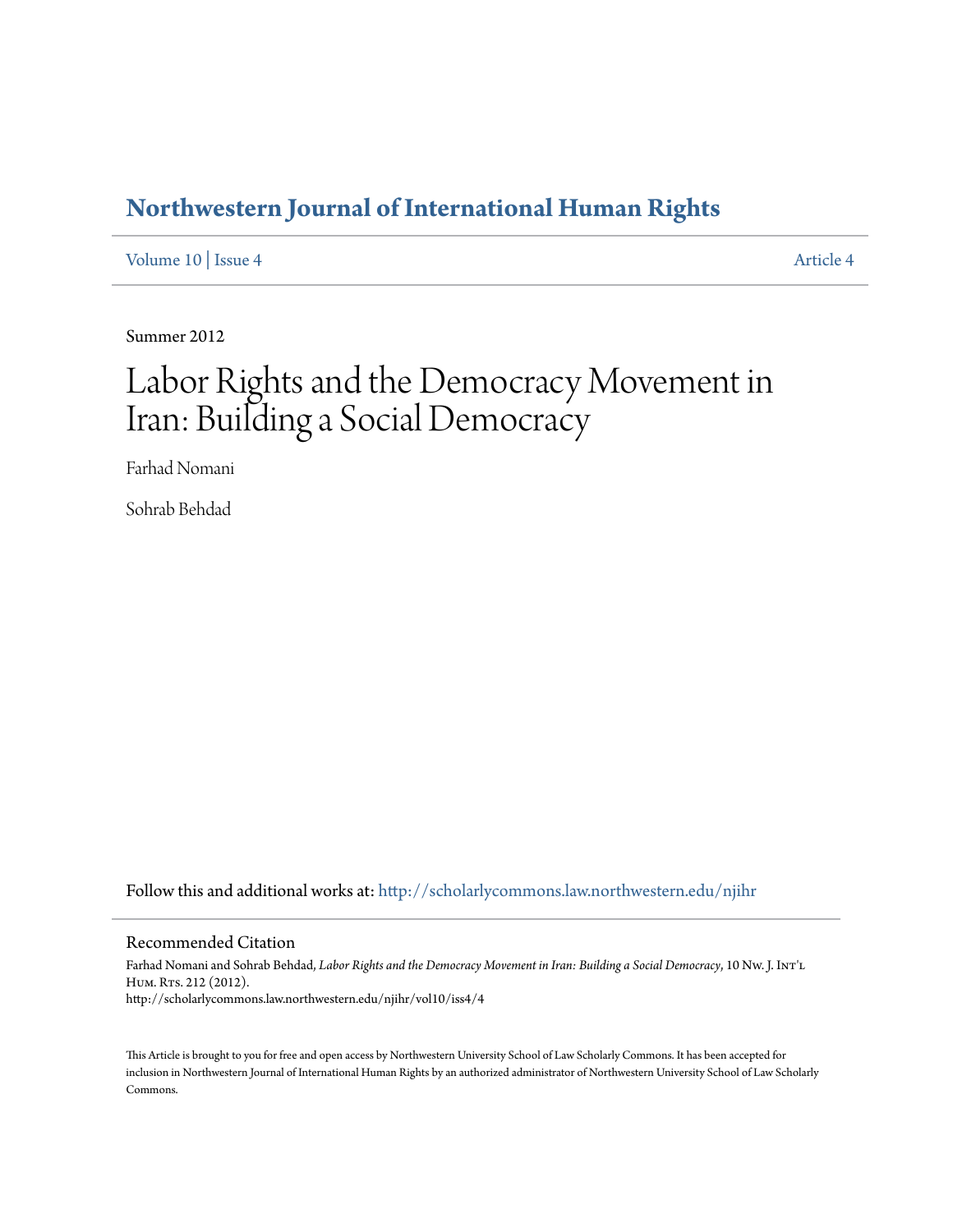## **Labor Rights and the Democracy Movement in Iran: Building a Social Democracy**

## **Farhad Nomani and Sohrab Behdad\***

¶1 Since the early days of the twentieth century, the Iranian working class has suffered the consequences of an undemocratic, repressive capitalist state. Labor's basic human a[nd](#page-1-0) social rights have been continually violated, with only occasional, brief periods of reprieve.<sup>1</sup> However, with the large and growing size of the Iranian working class, no viable and sustainable democratization process can take shape without independent labor organizations and without the working class's participation in the political arena. In the post-presidential election protest of 2009, one of the critical weaknesses of the Green Movement in its quest for democracy was that the working class was not massively and distinctly present among the middle-class women, men, and youth. Nevertheless, in the current struggle for democratization in Iran, the working class is becoming acutely aware of its important role as a social force in shaping the balance of class power. The working class is also coming to the realization that a forceful, independent labor movement and an advancing democratic movement are mutually interdependent.

¶2 Since the early 2000s, a new movement for independent labor organizations has challenged the existing state-sponsored labor organization. This new movement, while guarding its independence, has been supportive of the Iranian Green Movement for democratic rights.

 $\mathbb{R}$  In this article, we underscore some of the objective and subjective obstacles facing the Iranian working class in its struggle to attain basic rights—including the right to form independent organizations[—a](#page-1-1)nd to protect and promote socioeconomic and political rights within the Islamic Republic.<sup>2</sup> However, the current workers' struggle in Iran—in theory and in practice—is linked to the problem of democracy within existing power structures of class, state, and transnational relations. For this reason, this article begins with an analysis of these three power structures. Our theoretical framework is focused on the role of the working class in its

<span id="page-1-1"></span><sup>2</sup> For a summary of recent labor strikes and workers' demands (in Persian), see generally IRANIAN WORKERS' SOLIDARITY NETWORK, http://www.iwsn.org/ (last visited Apr. 29, 2012); *A Forum on Human Rights and Democracy in Iran*, GOZAAR, http://www.gozaar.org/english/ (last visited Apr. 29, 2012. This website was discontinued in December 2011, but the archive remains accessible); *see also Iran's Workers Need Your Support: Freedom and Justice for Trade Unionists in Iran*, AMNESTY INTERNATIONAL (June 10, 2011), http://www.amnesty.org/en/library/info/MDE13/063/2010/en.

<span id="page-1-0"></span><sup>\*</sup> American University of Paris and Denison University, respectively. The authors would like to note that many Iranian web sites and blogs supporting Iran's labor movements have been censured or blocked by President Ahmadinejad's government over the past several years. All web sites listed in this article were last visited on April 29, 2012 unless noted otherwise.

<sup>1</sup> *See The IWSN Handbook, 2009*, IRANIAN WORKERS' SOLIDARITY NETWORK,

<http://www.iwsn.org/handbook/index.htm> (last visited Feb. 6, 2012, but now no longer available). Reference to the *IWSN* Handbook is available at: IN DEFENCE OF MARXISM, http://www.marxist.com/iwsn-handbook.htm; Shahla Daneshfar, *Mobarezat-e Kargaran dar Deu Dah-e Akheer (The Struggle of the Workers in the Past Two Decades)*, KARGARAN.ORG (2005), http://www.kargaran.org. For information regarding the working class trade unions and their conditions before the 1979 revolution, see generally MOHAMMAD HOSSEIN, YEK GHARN MOBAREZEH-E TABAGHATI DAR IRAN (A CENTURY OF CLASS STRUGGLE IN IRAN) (Willowdale, Rodabeh Publisher, Vol. 1, 2008); WILLEM FLOOR, LABOUR UNIONS, LAWS AND CONDITIONS IN IRAN, 1900 – 1941 (John Dewdney & Heather Bleaney eds., 1985); HABIB LAJEVARDI, LABOUR UNIONS AND AUTOCRACY (1985).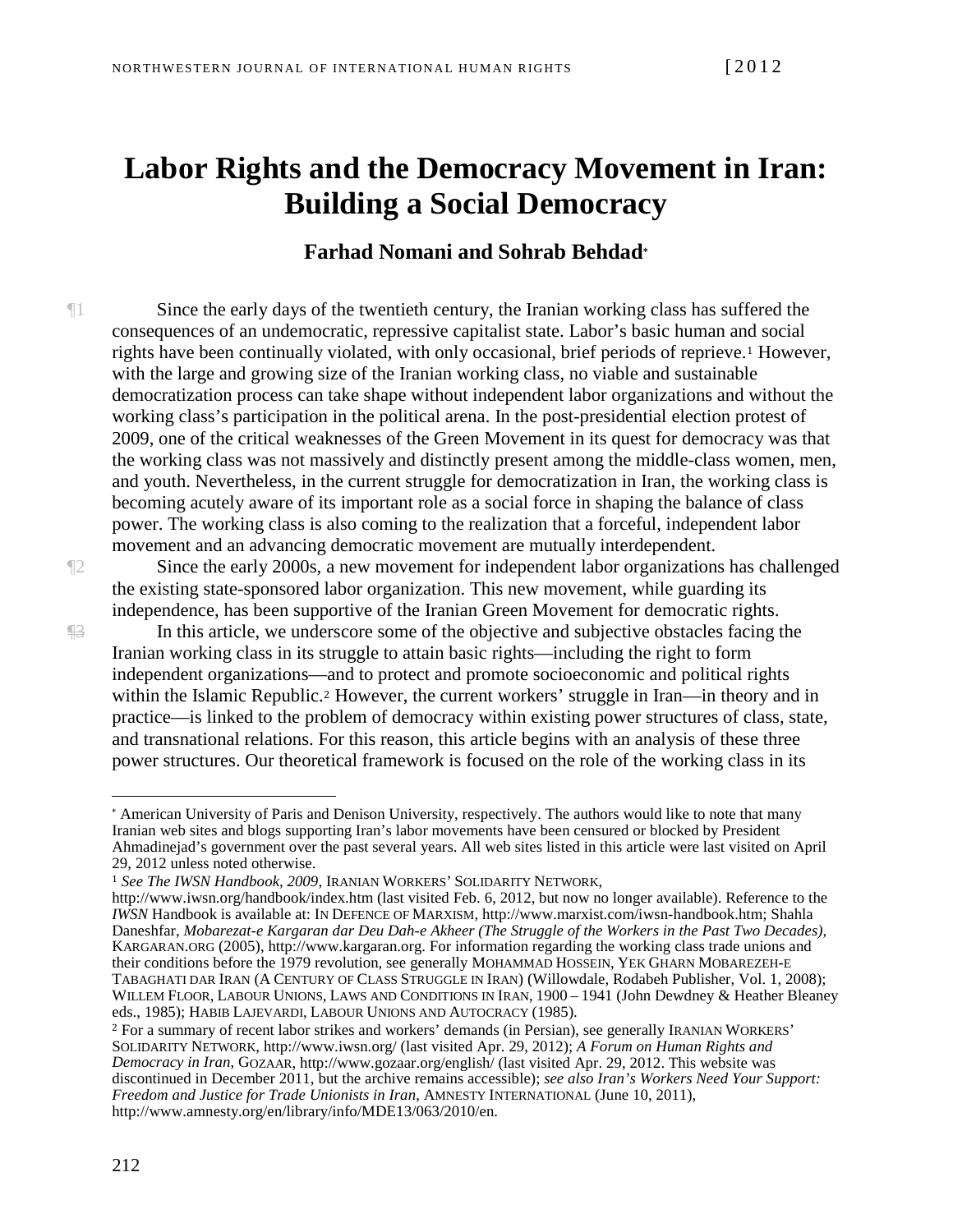struggle for civil rights and democracy in the course of capitalist development. In Part II, we then present how the 1979 revolution and the Islamic government's policies toward the working class have constrained its efforts to organize and establish independent unions and democracy. Part III discusses how the working class struggle in Iran is once again on the rise. At times intersecting with the Green Movement, the labor movement is simultaneously democratic and economic in nature. We conclude by suggesting that progress towards democracy with socioeconomic justice is a reasonable objective for the advancement of Iran and its working class.

### I. BACKGROUND

#### *A. Democracy, the working class, and power structures*

¶4 A *laissez-faire* developi[n](#page-2-0)g market economy does not automatically result in a sustainable minimalist liberal democracy.<sup>3</sup> The contrary, neo-liberal view—asserted by neo-liberal political theorists, scholars, international agencies, such as the World Bank, and many politicians—is based on economic reductionism, and implici[tl](#page-2-1)y assumes a linear and universal relationship between democracy and economic liberalism.<sup>4</sup> However, respect for human and democratic rights does not perfunctorily emerge in a class-divided, capitalist society in its path to modernization.

¶5 This neo-liberal economic reductionism is as troublesome as another nuanced interpretation of democracy that disconnects democracy from socioeconomic relations, the state, and class struggles. This approach emphasizes that social justice is a purely normative concern and is not an element of democracy, per se. Thus, this conceptualization ide[nt](#page-2-2)ifies democracy only with legal rights to vote, multi-party competition, and regular elections.<sup>5</sup> Such a view inevitably limits political activity to elections, and thus, disassociates the political system from economic relations; by not seei[ng](#page-2-3) politics in terms of socioeconomic relations, social justice cannot be a democratic concern.<sup>6</sup>

 $\overline{a}$ 

¶6 Undoubtedly, the constitutional recognition and implementation of equal legal rights based on voting in a multi-party political system, as well as freedom of speech and association, are necessary for a minimal democracy. Yet, unconstrained and uneven wealth distribution can through powerful economic, rel[ig](#page-2-4)ious, and ethnic associations—concentrate political power in the hands of the privileged few.<sup>7</sup> The same outcome is also true in cases where an authoritarian or repressive religious state interferes with free and fair elections and monopolizes "democracy" in the hands of a religious sect, an ethnic group, or economic and political elites. Uneven

<span id="page-2-0"></span><sup>3</sup> Evelyne Huber, Dietrich Rueschemeyer & John D. Stephens. *The Paradoxes of Contemporary Democracy: Formal, Participatory, and Special Dimensions*, 29 COMP. POL. 323, 323 (2007). A minimum working definition of minimalist democracy is: 1) "regular free and fair elections" on the basis of universal suffrage, of representatives who need no state approval based on ideological, religious, gender, ethnicity, political, or economic criteria; 2) accountability of the administrative organs of the state to the elected representatives; and 3) guarantees of freedom of expression, association, and protection against the arbitrary actions of the state.

<span id="page-2-1"></span><sup>4</sup> *See generally* FRANCIS FUKUYAMA, THE END OF HISTORY AND THE LAST MAN (Free Press 1992); *see also* AID AND POLITICAL CONDITIONALITY (Olav Stokke ed., Frank Cass 1995); *see generally* WORLD BANK, WORLD DEVELOPMENT REPORT 1991: THE CHALLENGE OF DEVELOPMENT (1991).

<span id="page-2-2"></span><sup>5</sup> *See generally* DEMOCRACY IN DEVELOPING COUNTRIES: LATIN AMERICA (Larry Diamond, Juan J. Linz & Seymour M. Lipset eds., 1989); Terry Lynn Karl, *Dilemmas of Democratization in Latin America*, 23 COMP. POL. 1, 1-2 (1990).

<span id="page-2-3"></span><sup>6</sup> *See* DEMOCRACY IN DEVELOPING COUNTRIES, *supra* note 5.

<span id="page-2-4"></span><sup>7</sup> *See generally* DIETRICH RUESCHEMEYER, EVELYNE HUBER STEPHENS & JOHN D. STEPHENS, CAPITALIST DEVELOPMENT AND DEMOCRACY (1992) (critiquing this approach).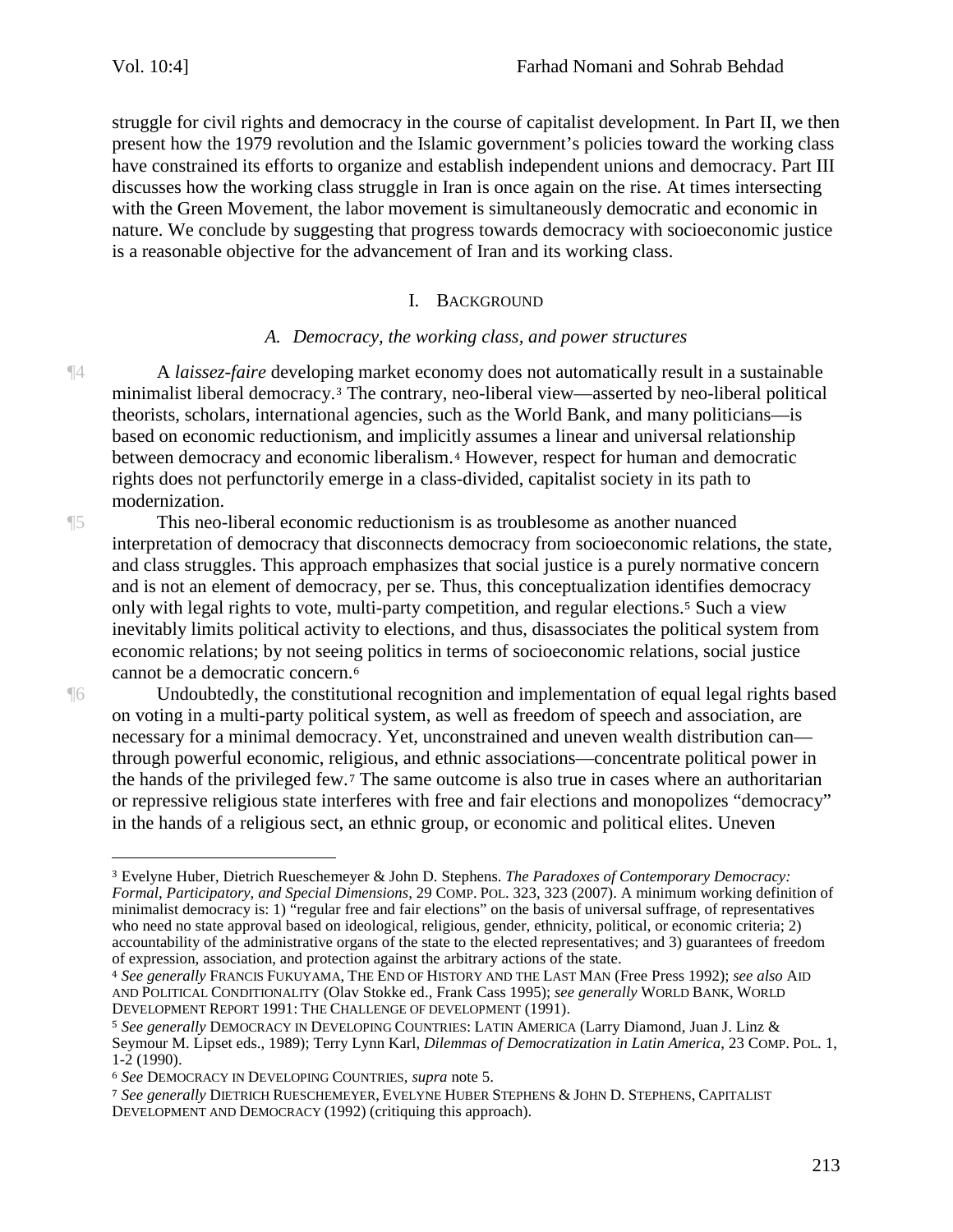command over resources undercuts the democratization process by biasing electoral outcomes in favor of the interests of the monopolizing elite or oligarchies, turning democracy into a tool for domination.

¶7 A more comprehensive and realistic interpretation is one that views democracy in terms of power relations that are subject to change. From this vantage point, democracy is neither an end in itself nor a static combination of institutions that remain independent from socioeconomic classes. This approach recognizes that in spite of the importance of political liberties achieved through elections, the mere recognition of democratic rights does not guarantee the stability and consolidation of democracies; this is because democracy and unconstrained capitalism are not mutually reinforcing systems, even for a minimalist liberal democracy. Capitalism only creates an objective condition for the rise in the number of wage and salary earners and the demise of pre-capitalist lords. Wage and salary earners benefit from the deepening of a democracy that respects political and judicial rights, as well as socioeconomic rights*.* 

¶8 Democracy is essenti[a](#page-3-0)l for the transformation of class structure (class-in-itself) to class formation (class-for-itself).<sup>8</sup> In a class-divided capitalist society, political democracy inevitably conflicts with socioeconomic power and inequality. For this reason, the working class strives to deepen democracy such that it incorporates social justice—that is, a viable social democracy. Further, the long history of labor movements shows that working classes become conscious of the fact that the development of democracy can be facilitated by creating a progressive space for civil society and working class organizations.

¶9 As such, a comprehensive interpretation of democracy holds that democracy is a process, and that this process entails continuous socioeconomic and political struggle. The progress of democratization in any society is not teleological; it is the result of the historically shaped power struggles between classes. This is because democracy is about power relations and the struggle for sharing power. Yet, the democratic process involves a compromise between demands for popular rights and representation of subordinate classes on one hand, and the preference of privileged elites to exclude popular classes from democratic processes on the other. The balance of socioeconomic and political forces could strengthen, weaken, or even reverse the democratic process.

#### 1. Analyzing class, state, and transnational power structures

¶10 In the democratization process, economic and political struggles take shape based on the interaction of three omnipresent and complex types of [c](#page-3-1)oncrete power structures that exist between class, state, and transnational power relations.<sup>9</sup>

#### *a) Class power structure*

¶11 In a capitalist society, class structure is determined by respective socioeconomic class interests. Classes in contemporary capitalist societies can be divided into capitalists, petty bourgeoisie, the middle class, the working class, and the ambiguous political functionaries. These class categories are defined based on primarily three socioeconomic interests: the

<span id="page-3-0"></span><sup>8</sup> *See* ONLINE DICTIONARY OF THE SOCIAL SCIENCES, http://bitbucket.icaap.org/dict.pl?alpha=C (explaining that "class-in-itself" is a social class composed of individuals who objectively share class membership, but are not conscious of their shared interests that unite them while "class-for-itself" is a class of individuals conscious of sharing a common social situation and who unite to pursue common interests).

<span id="page-3-1"></span><sup>9</sup> *See* RUESCHEMEYER, STEPHENS & STEPHENS, *supra* note 7, at ch. 3 (presenting the analytical framework we adopt here for the study of the development of democracy in capitalist societies).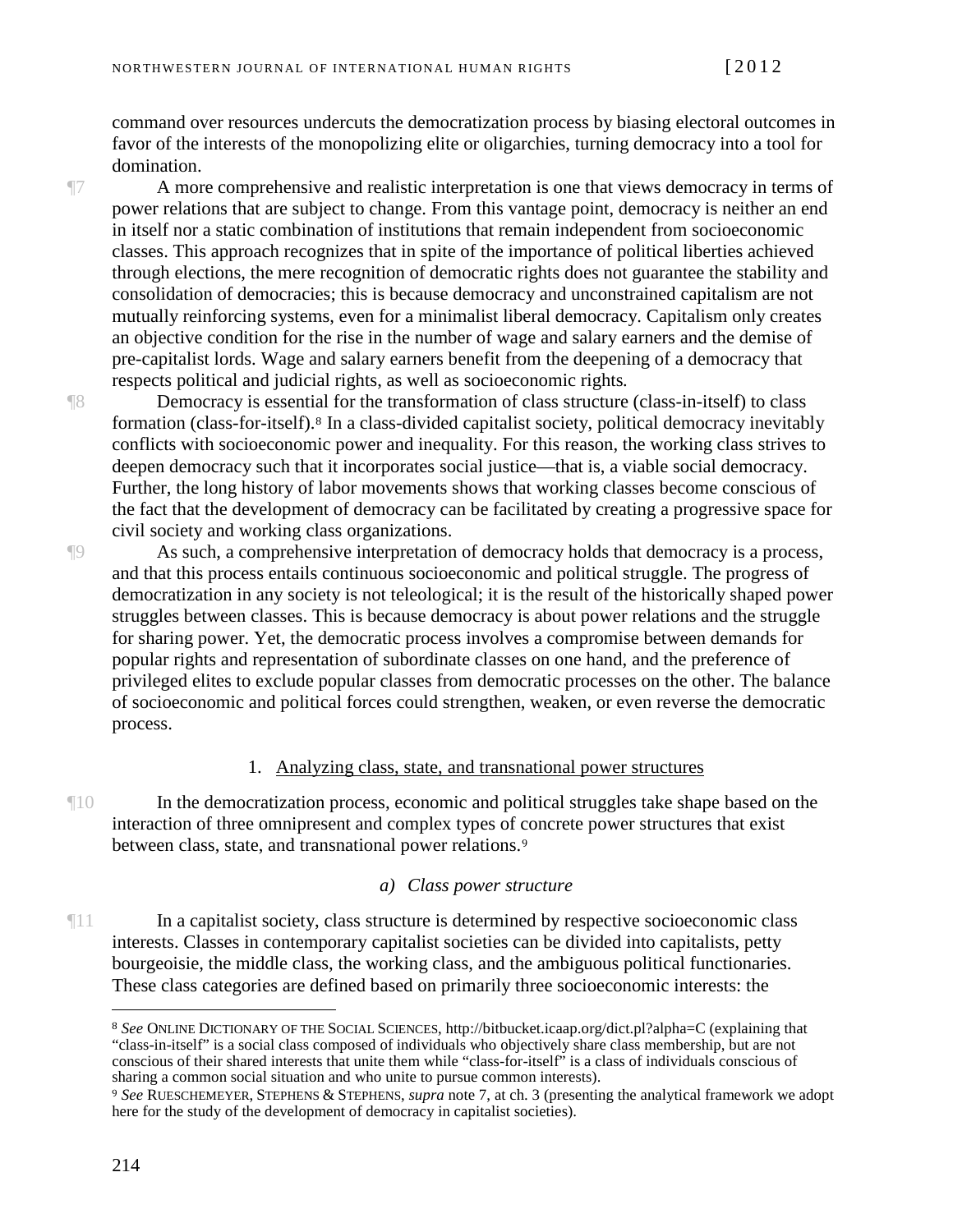ownership of the mea[ns](#page-4-0) of production, authority in economic decision-making, and skills in relation to production.<sup>10</sup> Thus, the interests of the working and middle classes are not always in correspondence with the interest of the dominant classes and the state. The support for the democratization process and the political inclusion of s[ub](#page-4-1)ordinate classes largely depends on the perceived threat to the interests of the dominant classes.<sup>11</sup>

¶12 A viable democratization process therefore entails reducing the political inequality gap. Democratic participation may be sustained only if class, economic, cultural, religious, ethnic, and gender inequalities may be addressed by the organizational power of the working class and rights-based advocacy organizations.

## *b) State power structure*

- ¶13 In this pluralistic democratization process, the structure of the state and its relations with society are also important power structures. The state structure is the product of, and remains under the influence of, class struggle. Yet, the dominant class also influences the state, which often imposes "order" in class struggles in favor of the dominant class's interests. As such, the capitalist state is neither the mere instrument of the dominant class nor a neutral arbitrator between classes. Rather, it is the balance of power among classes and social groups.
- ¶14 History has repeatedly demonstrated that for a viable democracy to prevail, the need for state autonomy from class interests must be counterbalanced by the influence of civil society. States that are centralized, despotic, theocratic, bureaucratized, religious, or militarized in nature do not enjoy a balance of power with civil society, and thus cannot sustain a democracy.

## *c) Transnational power structure*

¶15 Transnational structure of power affects class and state power relations and can constrain national policies. For example, economic dependence on foreign nations can affect class structure. Wars and geopolitical factors can affect class alliances by creating mass support for some governments and discrediting others. Furthermore, transnational capital owned by truncated formal democracies has increased social and economic inequality and thus impeded the development of democracy. Using that capital to increase the size and role of security forces, for example, hinders the development of democratic civil society and affects class relations.

## 2. Shifting the Balance of Class, State, and Transnational Power Relations

- To attain a sustainable democracy there must be a change in power relations such that a social justice is realized. While capitalism can change the balance of class power by increasing the size of the working and middle classes, the sheer size of the working class alone is insufficient to create a social democracy.
- ¶17 The disadvantaged can effectuate a shift in the balance of class power by defending their interests in collective actions. In other words, the working "class-in-itself" could become a "class-for-itself." Such efforts may be facilitated by industrialization, urbanization, rapid and mass transportation, and new forms of communication. Trade unions, social organizations, and

<span id="page-4-0"></span><sup>10</sup> *See* FARHAD NOMANI & SOHRAB BEHDAD, CLASS AND LABOR IN IRAN: DID THE REVOLUTION MATTER? 139 (2006) [hereinafter CLASS AND LABOR IN IRAN]; *see also* ERIK OLIN WRIGHT, CLASS COUNTS (1997).

<span id="page-4-1"></span><sup>11</sup> *See* RUESCHEMEYER, STEPHENS & STEPHENS, *supra* note 7, at ch. 3.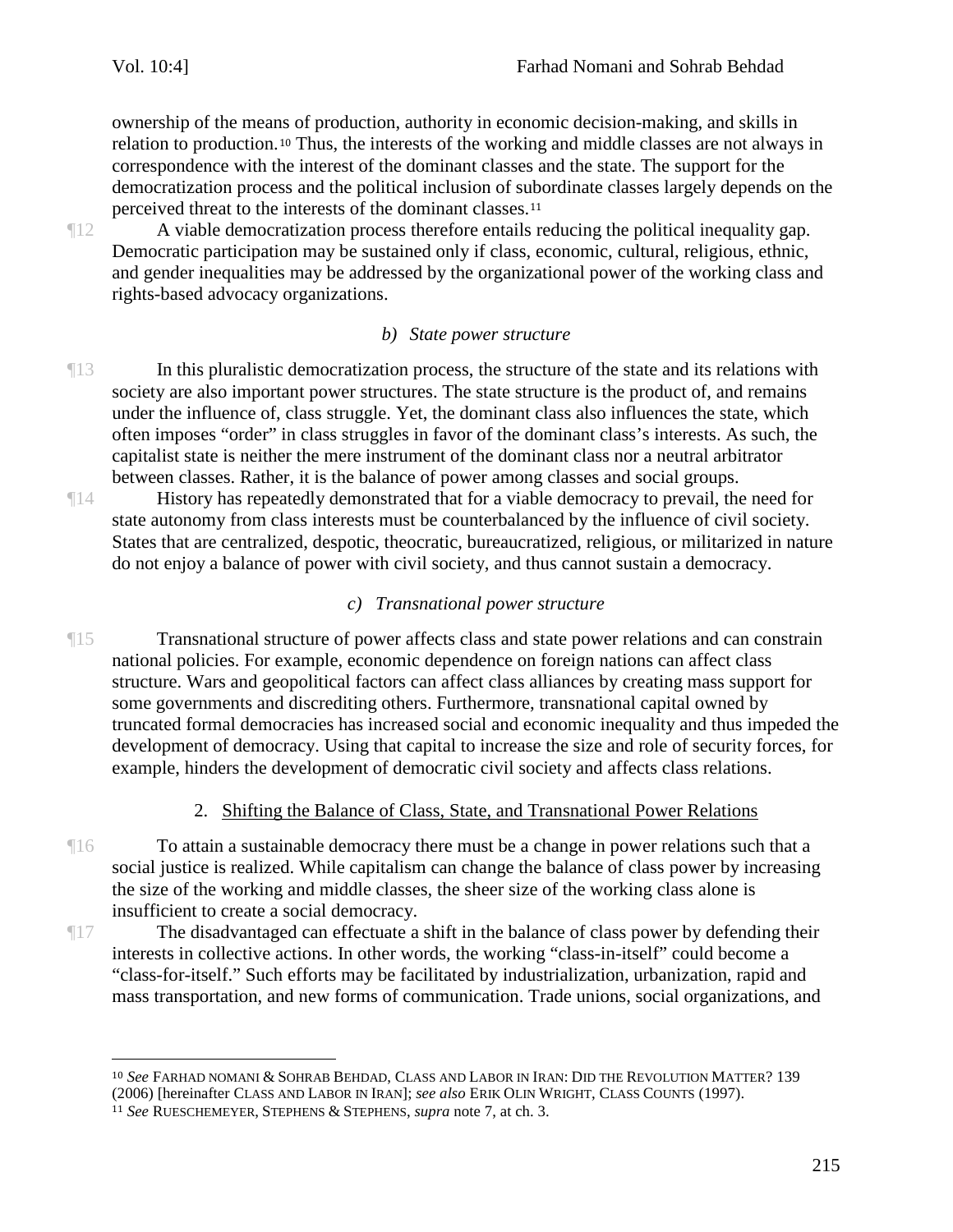political parties can aid in this transformative process [by](#page-5-0) serving as important links between democracy and equitable socioeconomic development.<sup>12</sup>

¶18 Charles Tilly captures how inequality, state policies, and socioeconomic alliances affect the democratization process:

> Democratization emerges from interacting changes in public politics, categorical inequality, and networks of trust, which in turn depend on specifiable mechanisms of change in social relations . . . Without significant transformations in the arenas of inequality and networks of trust strictly gover[nm](#page-5-1)ental changes toward democracy remain either unstable or nonexistent.<sup>13</sup>

- ¶19 In short, a sustainable social democracy depends on shifting the balance of power among class, state, civil society, and transnational power relations in favor of the disadvantaged so that they too have socioeconomic and political choices. Therefore, progressive and independent civil society organizations, such as political parties, working class unions, and women, ethnic, and student organizations must be empowered in order to deepen democracy in contemporary classdivided societies.
- ¶20 To shift power relations, it is important to distinguish class-in-itself (class structure) and class-for-itself (class formation). There are many countries with similar sizes of their working classes, but that vary in terms of the relevant strength of workers' parties, trade unions, and councils. Class structures, in other words, do not automatically create the space for political and economic collective actions that are critical to a properly functioning democracy or social democracy.
- ¶21 The popular classes living in authoritarian regimes suffer because their rights are not protected, including the right to organize. They are intimidated, degraded, and suppressed in their daily life by the state, its judiciary, and its bureaucratic, coercive institutions. It is important to recognize, however, that it is the protracted and conscientious action of popular classes that spreads over time and deepens the democratization process. For too long, the Iranian people have lived through the mistakes made by those who hold flawed, idealistic views on the role of democracy.

#### *B. Labor and Democracy in Civil Society*

¶22 Civil society is an analytical tool for making sense of the complexities of social life. It is a space of consent, conflict, and hegemony, and it is methodologically differentiated from political

<span id="page-5-0"></span><sup>12</sup> RUESCHEMEYER, STEPHENS & STEPHENS, *supra* note 7, at 40-69 (presenting historical case studies of democratization process in advanced capitalist, Latin American, and the Caribbean countries). This book concludes that historical progress of democracy has benefited most from the contribution of the working class, the class that has also benefitted from democratic process the most. This is in a sharp contrast with the view of those who identify the bourgeoisie and the middle class as the major advocates of democracy); *see also* COLLIER, PATHS TOWARD DEMOCRACY: THE WORKING CLASS AND ELITES IN WESTERN EUROPE AND SOUTH AMERICA (1999), and Collier & Mahoney, *Adding Collective Actors to Collective Outcomes: Labor and Recent Democratization in South America and Southern Europe*, 29 COMPAR. POL. 285 (1997) (explanation of the organized labor movement's major contribution to the transition to democracy, its democratic demand, and ability to destabilize authoritarian rules. They also note the mistakes, and the difficulties facing the labor movement in different countries in Latin America and the Southern Europe in the 1980s).

<span id="page-5-1"></span><sup>13</sup> Charles Tilly, *Processes and Mechanisms of Democratization*, 18 SOC. THEORY 1, 1, 9 (2000).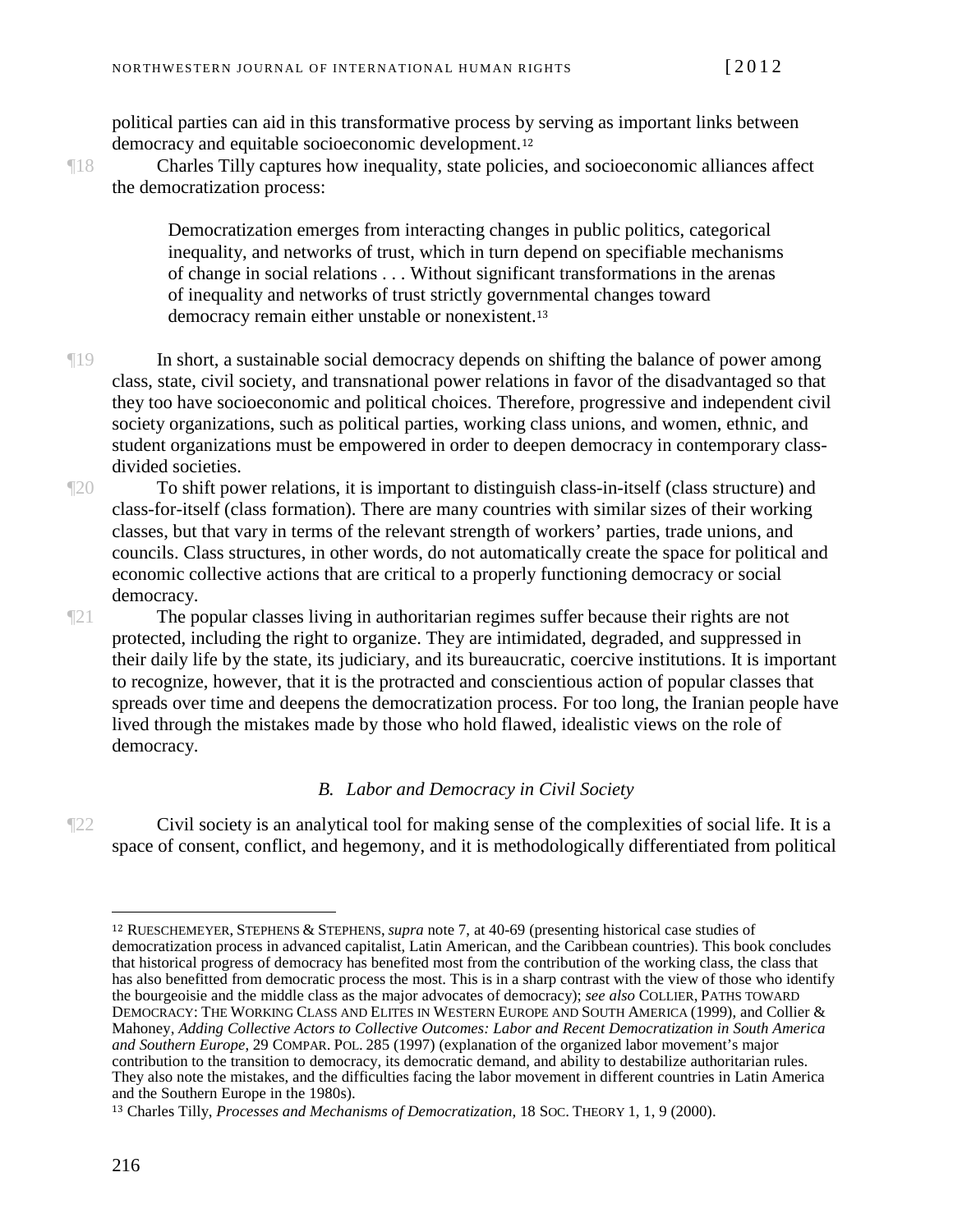and economic structures. In civil society, the subordinate social groups (or classes) may organize their opposition and form their own alternative hegemony.

¶23 Within the context of capitalism, civil society may be conceptualized as the sum of social activities, organizations, and structures positioned between the state's political and economic structures. For example, civil society consists of voluntary associations, including trade unions; workers' committees; political parties; religious associations; and women's, students', and youth organizations. Civil society is both related to and partially determined by the state and economic structures. As Hall states, "Civil society is . . . a complex balance of consensus and conflict, the valuation of as much [di](#page-6-0)fference as is compatible with the bare minimum of consensus necessary for settled existence."<sup>14</sup> Analytical differentiation between spheres of civil society, state, and economic relations enables us to avoid falling into two types of common reductionism: 1) the liberal and neoliberal reductionisms that identify civil society solely with the market, individuality, and private property, and 2) the ultra left reductionism that views any democratic activity to be in the service of the ruling class and its state. Our adopted model, however, identifies both class and social movements as forces involved in shaping civil society. As s[uch](#page-6-1), our analysis of civil society in Iran avoids the pitfalls of the two extremes mentioned above.<sup>15</sup>

¶24 Some Iranians on the left argue that civil society is the exploitative capitalist econ[om](#page-6-2)y itself, and, therefore, reject it as an obstacle to change toward a non-exploitative society.<sup>16</sup> This view, however, ignores the fact that civil society is a sphere of not only inequality, hegemony, and consent, but also conflict and struggle. The working class can find their way out of exploitative societies by struggling for political democracy and social justice, by gaining some improvements in socioeconomic conditions, and by struggling against reactionary hegemonic powers. In an industrial capitalist society, the working class's capacity to form its own organizations and fight for significant gains in its work conditions is correlated with the prevalence of democracy.

 $\overline{a}$ 

There is also a possible fallacy at the other end of the spectrum: advocating strongly for civil society without special regard for the labor movement. This is the fatal error of the "reformist movement" in the past decade in Iran. The discourse of civil society became a matter of intellectual and practical concern in the mid-1990s, as was reflected by the 1997 election of President Khatami, whose campaign shibboleth was "civil society." The respect for the rule of law was repeatedly invoked by Khatami and other Islamic reformists. As Kamrava notes, for instance:

> [I]n the context of Iran, the rule of law means an end to arbitrary arrests and to intimidation of women and men, and the young, by security forces, an end to

<span id="page-6-0"></span><sup>14</sup> CIVIL SOCIETY: THEORY, HISTORY, COMPARISON (John A. Hall ed., 1995); *see also* JOHN EHRENBERG, CIVIL SOCIETY: THE CRITICAL HISTORY OF AN IDEA 233-41 (1999).

<span id="page-6-1"></span><sup>15</sup> Our emphasis on the heuristic aspect of the concept of civil society based on a three-part model of state, civil society and economic structure distances itself from one of the most influential contemporary three-level models by Cohen and Arato. Their post-Marxist analysis downplays the significance of working class and class conflicts in contemporary societies. For Cohen and Arato, civil society is the "terrain and target," or the means and the objective of struggle for democratization in contemporary societies. The agent for the realization of this emancipatory objective is the new social movement (NSM). The goal of NSM is constraining the excesses of the market and the authoritarian-oppressive tendencies of the state. This movement is neither for total social transformation, nor for revolutionary change, but rather for "construction from below of a highly articulated, organized, autonomous, and mobilizable civil society." *See* JEAN L. COHEN & ANDREW ARATO, CIVIL SOCIETY AND POLITICAL THEORY 32 (1992).

<span id="page-6-2"></span><sup>16</sup> *See, e.g*., *Bahman Qahremani, Tabaqeh Kargar Iran va Mas'aleh Demokrasi (The Working Class of Iran and the Problem of Democracy)*, WORKER TODAY (2011), http://www.workertoday.com/maqale/BP61\_BGH\_tabaghe.pdf.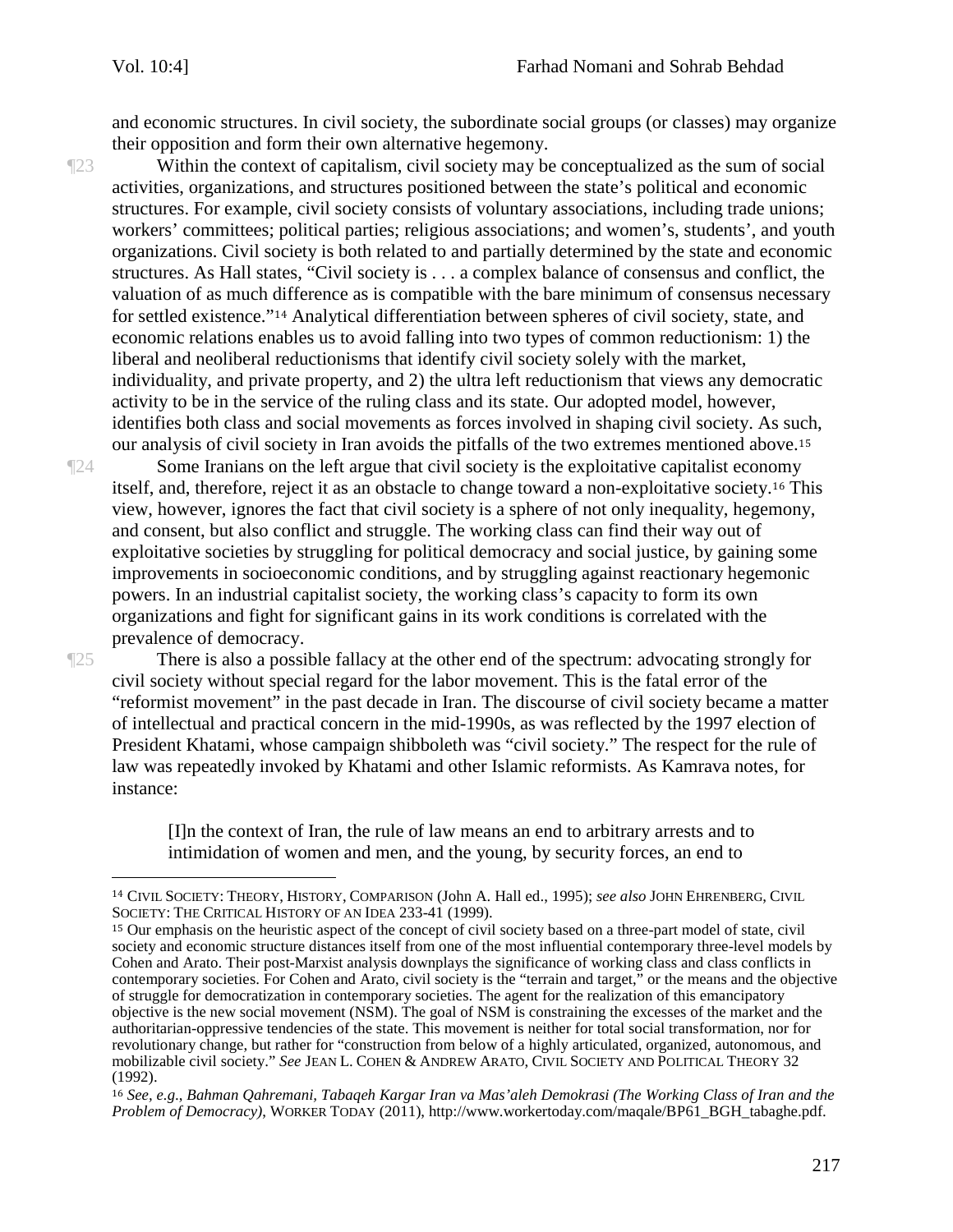censorship and nepotism, the existence of an independent judiciary, citizens' ability to participate in variou[s a](#page-7-0)ssociations without fear of government reprisals, and absence of arbitrary laws.<sup>17</sup>

¶26 In their interpretation of civil society, Iranian reformists were influenced by Haberm[as;](#page-7-1) they were under the impression that rule of law can be gained mainly by rational discourse.<sup>18</sup> Partly for this reason, the Islamic reformists focused on conformity and communication within the ruling elite, hoping that this approach would change the behavior of their conservative and politically authoritarian adversary in the Islamic state. By linking solidarity with communication, this inter[pre](#page-7-2)tation of civil society was close to a teleological triumph of harmony and civil behavior.<sup>19</sup> Where the Islamic reformists departed from Habermas, however, was in dividing the progressive civil society organizations into "Us" (*khodi*) and "Not-Us" (*ghair-e khodi*). The reformists thus tried the idea of "harmony", "civil behavior," and "discourse" only with the hardliner Islamist adversary while neglecting the need for democracy and social justice for all.

¶27 Historical anecdotes demonstrate that the democratic potential of civil society is realized only by independent, transparent, and democratic civil society organizations, such as trade unions, political parties, human rights committees, journals, associations, ethnic federations, women's groups, schools, mosques and churches, and the media. We now know that without this counterbalance to dominant classes and their state, progress is suppressed and marginalized. The realization of a social democracy depends on the strength of socioeconomic and political progressive movements within civil society. Yet, this "requires a willingness to recognize that the social totality shaping civil society is a sphere of inequality and conflict—and that maybe revitalizing civil society requires height[en](#page-7-3)ed levels of political struggle over state policy rather than good manners and civil discourse."<sup>20</sup>

### II. LABOR IN IRAN

#### *A. Revolution and the Working Class*

¶28 In 1976, around forty percent of the Iranian employed workforce c[om](#page-7-4)prised the working class, about half of whom worked in enterprises larger than fifty workers.<sup>21</sup> The middle class comprised only five percent, and less than one-third of them worked for the private sector. Nearly one-third of the Iranian employed work force was self-employed, petty bourgeois—99 percent of whom were in traditional occupations (such as farmers, textile or rug makers, carpenters, grocers, truck drivers, and taxi drivers). Among capitalists, the large majority owned small enterprises and held traditional occupations.

<span id="page-7-0"></span><sup>17</sup> Mehran Kamrava, *The Civil Society Discourse in Iran*, 28 BRIT. J. MIDDLE E. STUD. 165, 173-74 (2001).

<span id="page-7-1"></span><sup>18</sup> Mehran Kamrava, *Non-Democratic States and Political Liberalisation in the Middle East: A Structural Analysis* 19 THIRD WORLD Q*.* 63, 63-85 (1998); Kamrava, *supra* note 17; Farzin Vahdat, *Religious Modernity in Iran: Dilemmas of Islamic Democracy in the Discourse of Mohammad Khatami*, 25 COMP. STUD. S. ASIA, AFR. MIDDLE E. 650, 650-64 (2005).

<span id="page-7-2"></span><sup>19</sup> JURGEN HABERMAS, THE THEORY OF COMMUNICATIVE ACTION: LIFEWORLD AND SYSTEMS, A CRITIQUE OF FUNCTIONALIST REASON 57 (Thomas McCarthy trans., Polity Press, Vol. 2, 1987).

<span id="page-7-3"></span><sup>20</sup> JOHN EHRENBERG, CIVIL SOCIETY: THE CRITICAL HISTORY OF AN IDEA 249 (1999).

<span id="page-7-4"></span><sup>21</sup> For the data in this paragraph see CLASS AND LABOR IN IRAN, *supra* note 10, at 88-90; Sohrab Behdad & Farhad Nomani, *What a Revolution! Thirty Years of Social Class Reshuffling in Iran*, 29 COMP. STUD. S. ASIA, AFRICA & MIDDLE EAST 84, 89 (2009) [hereinafter *What a Revolution*].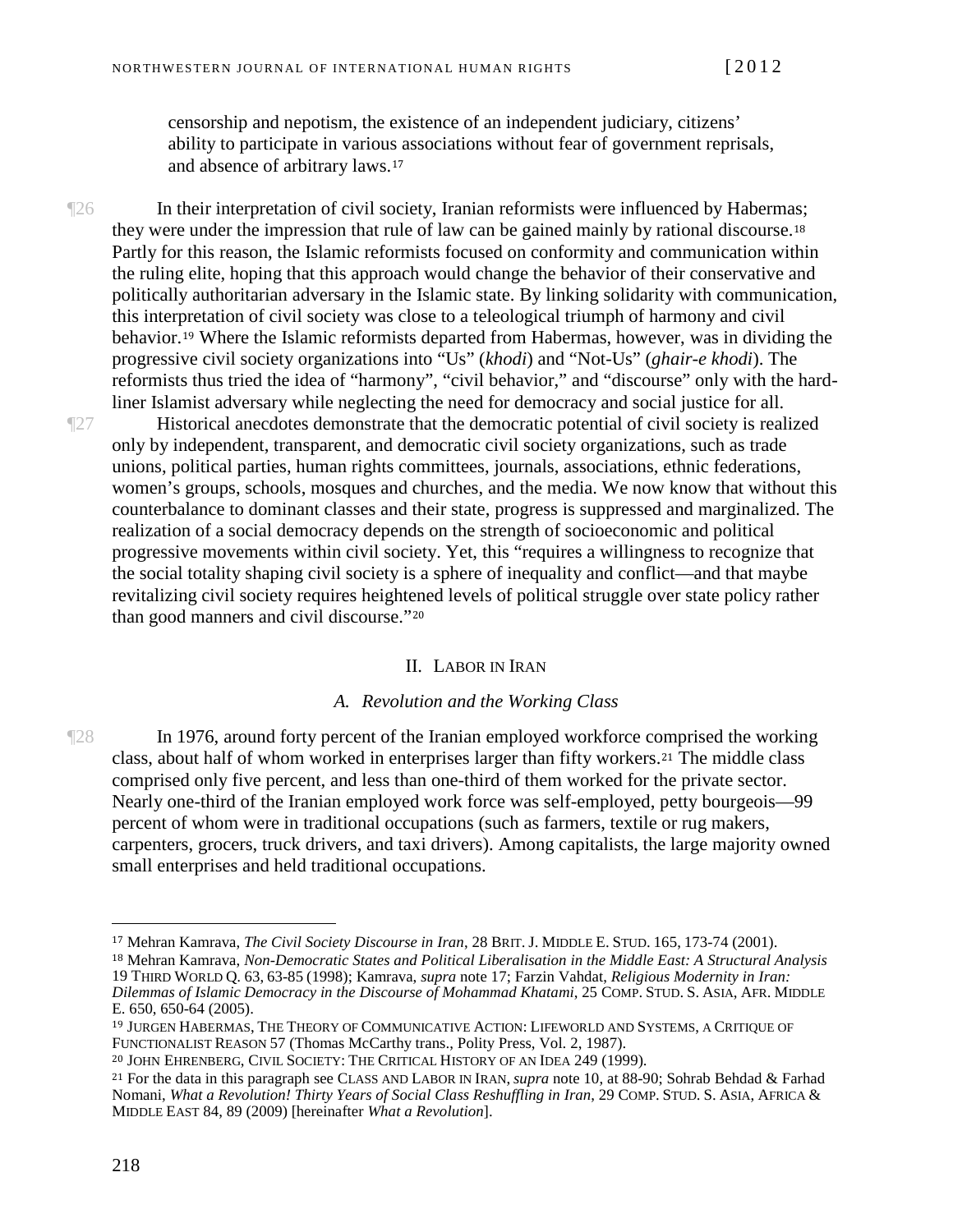¶29 The 1979 revolution was a social rupture, egalitarian in character and openly antagonistic toward capitalists, especially those affiliated with foreign enterprises. The revolution disrupted the "normal" functioning of society. Most significantly, it jeopardized the sanctity of property rights and safety of capital, thereby weakening capitalist production, and entangling the elaborate maze of the market networks. This condition was conducive to the growth of petty-commodity production and small-scale capitalist activities. We call this degenerative process "structural involution." The Islamic state amplified the involutionary trend with its populist policies, at times even inciting anti-capitalist tendencies and encouraging small-scale economic activities in retailing or manufacturing. The resulting changes in political and economic structures affected the class composition of the Iranian work force.

The first post-revolutionary decade was a setback for capitalist production. By 1986, the working cl[ass](#page-8-0) (in the state and private sector) had shrunk to less than 25 percent of the employed work force.<sup>22</sup> At the same time, the number of petty bourgeoisie had grown by more than double the growth rate of the workforce, making up 40 percent of the employed workforce (nearly all in traditional positions). The number of small capitalists almost doubled since the last census in 1976. This increase was mainly in the number of very small capitalists, with two or three employed workers. In the same period, the middle-class employees in the private sector decreased to half of what it was in 1976. Obviously, the smaller, more traditional enterprises needed fewer managers and professional workers. At the same time, the middle-class employees of the state increased by almost 90 percent. Moreover, between 1976 and 1986, more than one million people were added to the rank of government functionaries (800,000 of them to the armed forces). Women's employment decreased not only relatively, but also absolutely.

¶31 A disrupted economy with a bloated state machinery, a costly war, a glut in the world oil market, suffocating economic sanctions, and a rapidly growing population were all factors that led to Iran's dire economic situation. By the late 1980s, the state came to the realization that its claim for establishing the Rule of Mustazafan (Oppressed) and its plan for erecting an Islamic economy were fantasies. With the death of Ayatollah Khomeini in 1989, the time for breaking away from the revolutionary taboos arrived. President Hashemi-Rafsanjani entered the stage as a champion of economic liberalization, and by 1992 the liberalization policy was underway for reconstructing and rejuvenating the market and its institutions.

¶32 Economic liberalization policies may look attractive when isolated from political realities. In short, they imply removing all market barriers from foreign-exchange and domestic price controls, letting resource scarcities determine market prices and directing resources to the highest bidders. It is suggested that this policy will increase productivity and profitability, which could *potentially* increase investment and thus employment and economic welfare. Yet, these may take place (if all goes well, which it often does not), after a period of high inflation, high unemployment, the bankruptcy of many small capitalists and petty bourgeois producers, and a decline in the real income of many wage earners.

 $\overline{a}$ 

¶33 It did not take long before the liberalization policy of Hashemi-Rafsanjani came under popular criticism. During the Rafsanjani presidency, the Islamic Republic found for the first time that open political unrest constrained its public policy. Thus, Hashemi-Rafsanjani pursued a zigzag policy of economic liberalization. Despite the limited advances of economic liberalization in the 1990s, which continued into the Khatami presidency, the involutionary trend of the Ayat[oll](#page-8-1)ah Khomeini decade was substantially reversed. We call this trend a "de-involutionary process."<sup>23</sup>

<span id="page-8-0"></span><sup>22</sup> CLASS AND LABOR IN IRAN, *supra* note 10, at 128.

<span id="page-8-1"></span><sup>23</sup> *See* CLASS AND LABOR IN IRAN, *supra* note 10, at 34-36 (elaborating on "involution" and "de-involution").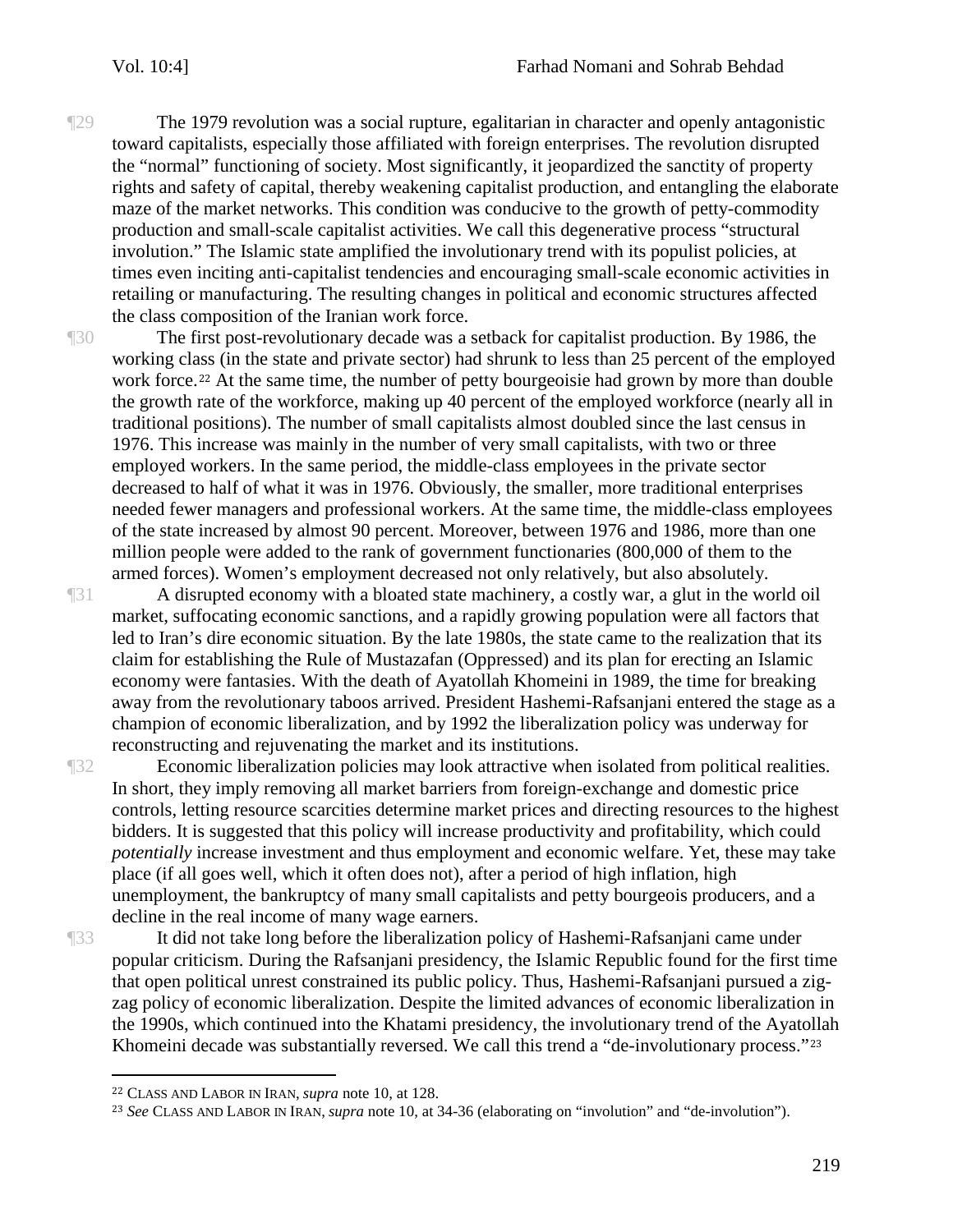The foreign exchange rate was realigned, price controls were mostly lifted, some subsidies were reduced and others were eliminated. Increases in oil prices in these years, allowing for a continued inflow of imports, made the timid liberalization policy somewhat palatable. By 2006, one could see the impact of this rejuvenation. The share of the employed working class increased to 30 percent (still much lower than 1976), and t[he](#page-9-0) middle class increased to 12 percent (from four per[ce](#page-9-1)nt in 1976 and seven percent in 1986).<sup>24</sup> During the same period, the share of the petty bourgeoisie declined to 36 percent.<sup>25</sup>

¶34 Thus, the Iranian working class suffered a serious decline in the first revolutionary decade. In subsequent decades, their number increased from 3.6 million in 1976 to 6.2 million in 2006 (after a d[ec](#page-9-2)line to 2.7 million in 1986), and their share in the employed work force substantially declined.<sup>26</sup> This decline has coincided with an increase in the share of the petty bourgeoisie and the middle class. Moreover, the working class has become more fragmented as they are dispersed in small capitalist enterprises. In 1976, there were 16.3 working class employees per private sector employer in Iran. By 2006, there were only 3.1. This change—what we call "concentration ratio"—reflects an overall increase in fragmentation of the working class. We note, however, that the increase in fragmentation is mainly in small capitalist enterprises. More than half of the working class population works in large enterprises (private or state-owned) with more than 50 workers. Meanwhile, those who are unemployed (15 to 20 percent of the labor force) are mainly potential members of the working class. Moreover, in the Iranian labor market, a significant number of those who are considered petty bourgeoisie, such as street vendors and petty traders, are in fact unemployed persons for whom, because of the absence of a social safety net, unemployment is not an option. These small vendors of various goods or services barely make a livin[g b](#page-9-3)y engaging in some sort of activity. They too, are potential members of the working class.<sup>27</sup>

#### *B. Labor Law and Labor Organizations*

#### 1. State-sponsored versus Independent Labor Organizations

¶35 Iranian labor enjoyed a brief period of freedom during the revolutionary period and the months following the revolutionary uprising. That period, however, corresponded with general chaos and widespread disruptions in economic activities. By 1981, all of the independent unions and councils as well as the secular Worker's House (which were all set-up by workers and labor activists during and after the revolution), were forcibly taken over by pro-government Is[lam](#page-9-4)ist workers and organized mobs. These organizations were officially liquidated and banned.<sup>28</sup> In their place, Islamic Labor Councils were instituted with the sponsorship and support of the state. At the top of the network of Islamic Labor Councils was the newly reconstituted, and newly Islamic, Worker's House. Thus, Worker's House became a self-appointed federating "union," which gradually formed a "labor empire." The Worker's House has relied on the financial and logistical help of the government, even though it receives membership dues and benefits from

<span id="page-9-0"></span><sup>24</sup> *What a Revolution*, *supra* note 21, at 89, 91-93.

<span id="page-9-1"></span><sup>25</sup> *Id*.

<span id="page-9-2"></span><sup>26</sup> Data in this paragraph from *id*. at 89.

<span id="page-9-3"></span><sup>27</sup> *See* CLASS AND LABOR IN IRAN*, supra* note 10, at ch. 5.

<span id="page-9-4"></span><sup>28</sup> On workers' councils see Saeed Rahnema, *Work Councils in Iran: The Illusion of Worker Control*, 13 ECON. & INDUS. DEMOCRACY 69, 69-94 (1992); ASEF BAYAT, WORKERS AND REVOLUTION IN IRAN: A THIRD WORLD EXPERIENCE OF WORKERS' CONTROL (1987).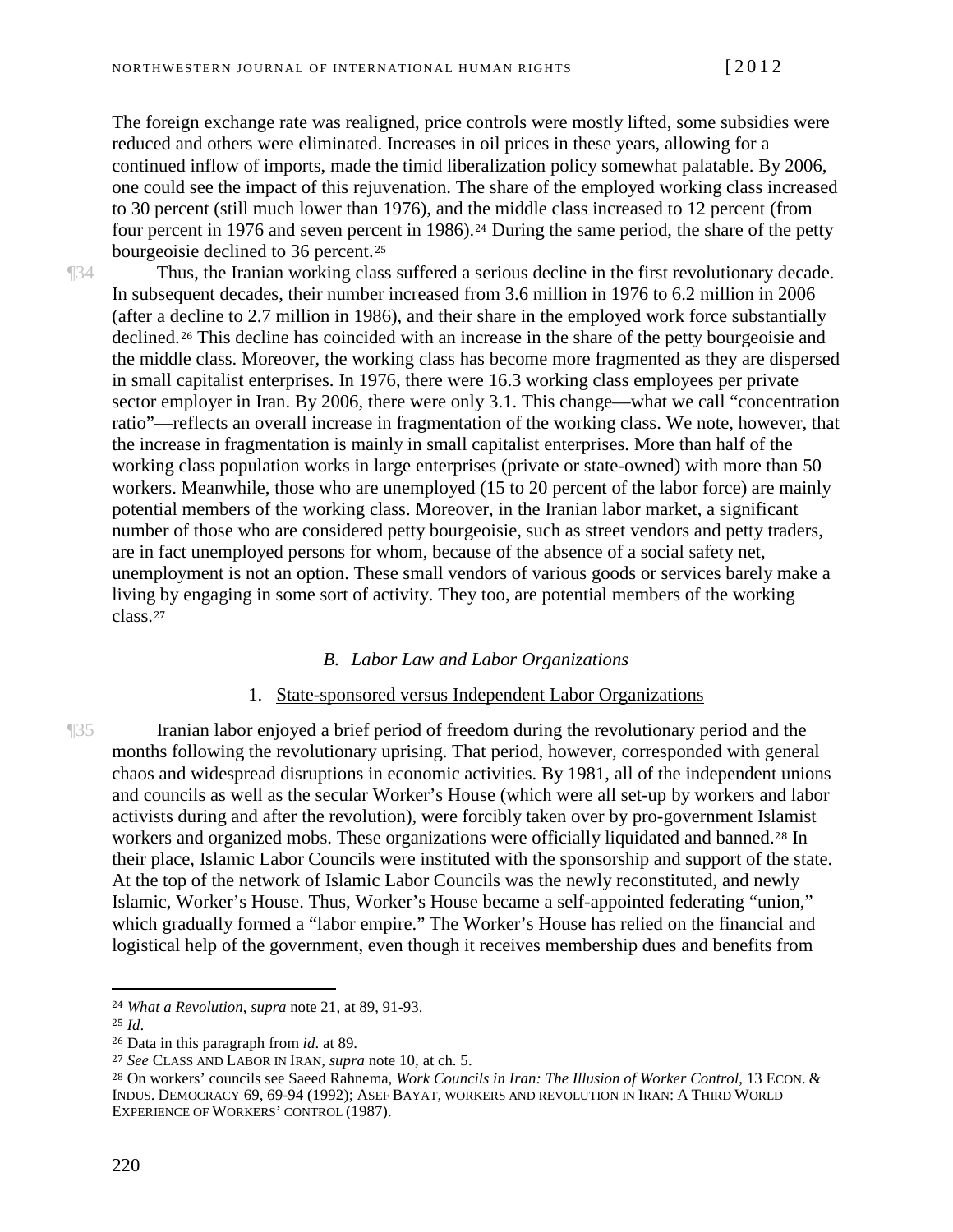overseeing two lucrative cooper[at](#page-10-0)ives, one for the distribution of consumer goods (EMKAN) and the other for housing (ESKAN).<sup>29</sup> At present, the only labor organizations legally recognized by the Islamic Labor Law are state-sponsored Islamic Labor Councils and their security-propaganda appendices, Islamic Associations. In cases where Islamic Labor Councils do not exist, workers are allowed to form Guild Societies (*anjoman-e senfi*) by the permission of the Ministry of Labor and Social Affairs and the approval of the Worker's House.

¶36 According to the Labor Code (Section 131), the Islamic [Lab](#page-10-1)or Councils and Guild Societies can be established for both employers and employees.<sup>30</sup> Until now, however, only employers and bazaaris have been successful in setting up their own Guild Societies. Employees, especially in the private sector, have been forced to accept the institutionalization of Islamic Labor Councils in establishments with more than 35 employees. They have come under the umbrella of Worker's House.

 $\overline{a}$ 

¶37 It is interesting to note that the Labor Code in Iran avoids the term "trade unions," and only allows formation of *Anjoman-haye Senfi* (Guild Societies) (Section 131). The Labor Code also avoids the use of the word "strike" for the same reason, but recognizes "work slow down" or "stoppage" while workers are present in the workshop (Section 142). These inadequate protections for trade unionism are due to the influence of the Islamic government's conservative bazaari faction.

¶38 Strikes occur, however, and they are frequently confronted by various coercive government agencies. Economic crises, high inflationary trends, and persistently high rates of unemployment put workers under pressure. Job insecurity increases as factories close for various reasons. Wages are low and workers' payments are frequently delayed for months. The use of temporary contracts, which are exempt from many benefits of the Labor Code, including protection from arbitrary firing, is spreading. The repressive acts of government in dealing with workers' [gr](#page-10-2)ievances have often forced workers into a defensive struggle for their basic economic demands.<sup>31</sup>

## 2. Workers and the Islamic State

¶39 In the Khomeini decade, Iran's economy suffered from a deeply degenerative involutionary process. Nearly all political or civil society organizations were destroyed or taken over by the official or unofficial arms of the Islamic regime. However, labor activism became gradually possible after the death of Khomeini in 1989. The effort for post-revolutionary normalization of the economy gave rise to the de-involutionary phase, which resulted in an increase in the size of the working and middle classes. Moreover, Mohammad Khatami, who ran for presidency in 1997 on a platform of cultural liberalization, was instrumental in opening the political space, albeit marginally and briefly due to being attacked by the more conservative factions of the regime. Khatami, in his eight years of presidency, kept the promotion of civil

<span id="page-10-0"></span><sup>29</sup> ASEF BAYAT, MAKING ISLAM DEMOCRATIC: SOCIAL MOVEMENTS AND THE POST-ISLAMIST TURN 109 (2007) (explaining that in 1998, Worker's House claimed that one-third of Iranian workers were its members, however there is no independent verification for this claim).

<span id="page-10-1"></span><sup>30</sup> ROUZNAMEH RASMI [Labour Code] Tehran 1370 [1990] (Iran) (The official text of the Labor Code can be found at the web site of Islamic Republic Ministry of Labor and Social Affairs: http://www.irimlsa.ir/page.php?103/. The English translation of the Labor Law is available at the web site of International Labor Office (ILO): http://www.ilo.org/dyn/natlex/docs/WEBTEXT/21843/64830/E90IRN01.htm.).

<span id="page-10-2"></span><sup>31</sup> For the most current news of workers' movement in Iran see Jonesh-e Kargari, AKHBAR-E IRAN (LABOR MOVEMENT: IRAN'S NEWS), http://www.jonbeshekargary.org/news/newsiran/.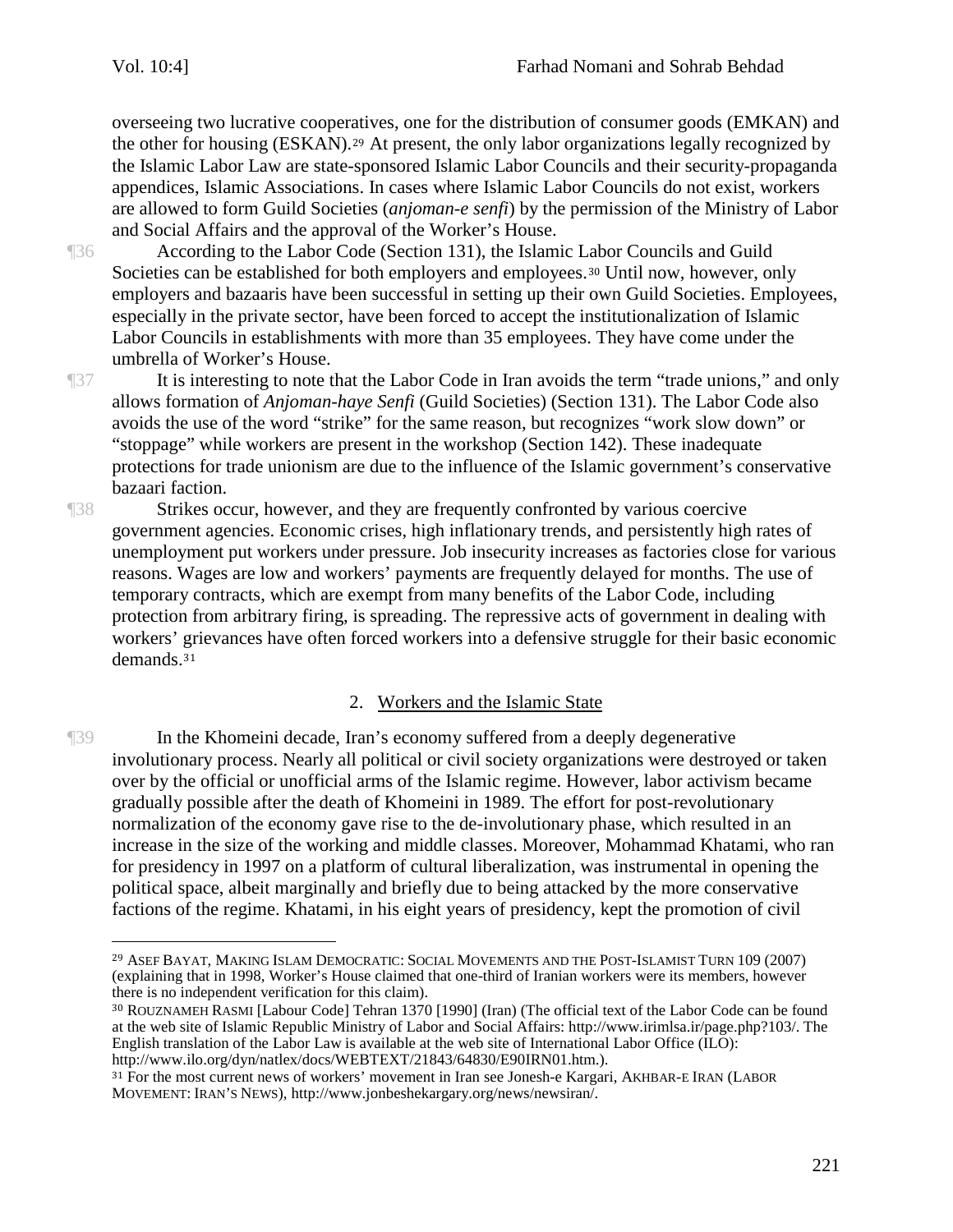society as his main political agenda. In this period, independent, progressive Iranian workers and labor activists succeeded in making some advances for labor mobilization. However, the conservative factions of the Islamic Republic, formally (through security forces) and informally (through bands of vi[gil](#page-11-0)antes), have repeatedly attempted to disrupt the mobilization efforts of progressive workers.<sup>32</sup> The limitation on organizational efforts of the working class, and civil society in general, have increased substantially since the 2005 presidential election of Ahmedinejad.

¶40 The Ministry of Labor and Social Affairs does not recognize independent trade unions, and therefore, does not allow them to be established. Meanwhile, since 2005, Worker's House has been active in its legal attacks (and at times physical attacks by its informal agents) constraining the activities of the newly formed independent unions, set up by workers themselves. The leaders of these unions have been repeatedly imprisoned, and their families have been threatened, taken into custody, or even beaten. For example, on May 9, 2005, members of the Worker's House and Islamic Labor Council of the Tehran Bus Company violently disrupted a meeting of the independent trade union of Tehran bus drivers. This led to the arrest of union leaders, as well as some[one](#page-11-1) running a blade on the tongue and face of one of the leaders of the bus drivers' trade union.<sup>33</sup>

¶41 Worker's House has been pressured to establish Guild Societies by some people in the reformist faction of the Islamic Republic who prefer a new approach to the outmoded and unpopular Worker's House - Islamic Labor Council twins. The reformists also would like to mend their relations with the International Labor Office (ILO). The ILO, in its overview of the Islamic Republic of Iran, recognizes the dependence of the Worker's House on the government. The Islamic Republic of Iran has not ratified either the Freedom of Association and Protection of the Right to Organise Convention, 1948 (No. 87), or the Right to Organise and Collective Bargaining Convention, 1949 (No. 98). Ratifying these conventions requires [ser](#page-11-2)ious changes to Chapter VI of the Labor Code and official recognition of independent unions.<sup>34</sup> Khatami intended to accept these conventions before the end of his presidency, but the Worker's House succeeded in blocking the plan. Later, the 2005 Islamic reformist presidential candidate included the establishment of Guild Societies in his campaign program. The International Trade Union Con[fed](#page-11-3)eration (ITUC) has also been critical of the trade union and human rights situation in Iran.<sup>35</sup>

¶42 The current leadership of the Worker's House, including its Director General Alireza Mahjub, have been close to the former president Hashemi-Rafsanjani and the pro-market political party, Kargozaran-e Sazandegee. As a member of the Majlis (House of Representatives), Mahjub headed its Labor Committee. From 1982 to 1997, he was the labor representative and advisor to Prime Minister Mir Hossein Moussavi and President Hashemi-Rafsanjani. Given Mahjub's infamously active and explicit involvement against [the](#page-11-4) secular labor movement over the past thirty years, especially in the early revolutionary period,<sup>36</sup> it is ironic

<span id="page-11-0"></span><sup>32</sup> *See* CLASS AND LABOR IN IRAN*, supra* note 10, at ch. 3, 5; *What a Revolution*, *supra* note 21, at 100-01.

<span id="page-11-1"></span><sup>33</sup> *See* ANDREAS MALM & SHORA ESMAILIAN, IRAN ON THE BRINK: RISING WORKERS AND THREATS OF WAR 116-22 (2007) (detailing the movement of the independent union of Tehran bus drivers in 2005-2006).

<span id="page-11-2"></span><sup>34</sup> Labor Code, *supra* note 30, § x.

<span id="page-11-3"></span><sup>35</sup> *See* Search Results for "Survey07 Iran," INTERNATIONAL TRADE UNION CONFEDERATION, http://survey.ituccsi.org/Iran.html.

<span id="page-11-4"></span><sup>36</sup> He also opposed Khatami's plan to ratify the ILO conventions on the freedom of forming independent trade unions.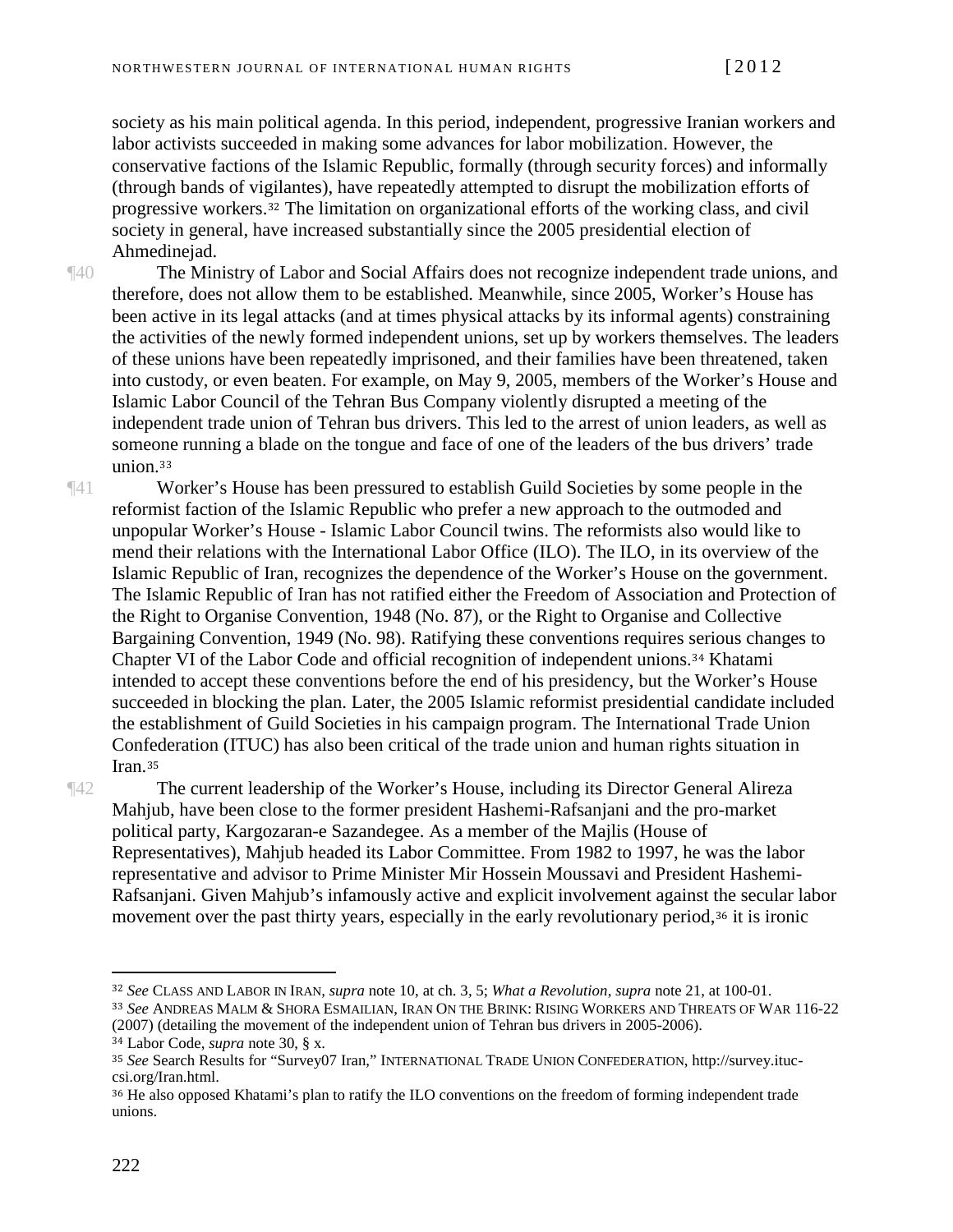that in the late 1990s he became instrumental in the creation of the Islamic Workers [Pa](#page-12-0)rty which was one of the 18 political associations of the Islamic reformist coalition movement.<sup>37</sup>

- ¶43 On the other hand, the relationship between Ahmadinejad and Alireza Mahjub is strained. Ahmadinejad cannot forgive the close political relationship of Mahjub with Hashemi-Rafsanjani and the Islamic reformists. At the same time, Ahmadinejad's government is set to place its own operators in the leadership of Islamic Labor Councils, while limiting the influence of Worker's House. Ahmadinejad has been partially successful in this effort. Worker's House has bee[n lo](#page-12-1)sing its state-supported status because of the confrontation between Ahmadinejad and Mahjub.<sup>38</sup> Thus, Ahmadinejad is set to officially incorporate Islamic Labor Councils into the Ministry of Labor and Social Affairs under the pretext that workshops should not be politicized and workers should not engage in politics. This suggests that the Ahmadinejad government does not tolerate secular and independent unions and does not wish to allow Worker's House to have influence over the current state-sponsored labor organization network. Ahmadinejad also keeps criticizing Worker's House for politicizing workers and workshops.
- 

 $\overline{a}$ 

¶44 Due to their failure in defending the basic economic demands of the workers, the authority of Worker's House and Mahjub is under question by rank and file as well. Its Islamic zeal among the young workers has diminished, and the advent of the independent labor movement makes Worker's House appear useless.

¶45 In these circumstances, Worker's House leadership has somewhat modified its view about the integrated relationship between Islamic Labor Councils and Worker's House. Worker's House leadership has also recently expressed interest in the importance of new forms of trade unionism while criticizing the anti-labor policies of the government. Nevertheless, for the time being, Worker's House benefits from its extended economic, managerial, and organizational power. However, although Mahjub may hope to fend off Ahmadinejad's attack as another manifestation of the chronic factional infightings of the Islamic Republic, Ahmadinejad's attempt to bring the state-sponsored organization of labor under total government control is evident.

## 3. The Insurgence of Independent Labor Organizations

¶46 The early 2000s witnessed a surge in the confidence of labor activists and intellectuals, leading to the widespread translation of books on labor movements from other countries and the publication of books and journal articles on trade unionism, social movements, civil society, politics, and philosophy. [Mea](#page-12-2)nwhile, the number of workers' strikes for economic demands and work conditions increased.<sup>39</sup> Workers in public and private industries and services have protested, demanding payment of their unpaid wages (a chronic problem in Iranian enterprises), opposing the widespread use of "blank signed" contracts and temporary contracts, and demanding that government and employers respect the application of current labor law. Some of the most confrontational labor protests have been in cases of laid-off workers demanding their

<span id="page-12-0"></span><sup>37</sup> *See* PAJOOHE.COM, http://www.pajoohe.com/25513/index.php?Page=definition&UID=40436.

<span id="page-12-1"></span><sup>38</sup> For Mahjub's criticism of Ahmadinejad's policy of targeted direct monetary subsidies in Alireza Mahjub, see *Hoshdar-e Dabir Koll-e Khaneh Kragar Darbare-ye Bohran-ha-ye Nashi az Hadafmand Kardan-e Yraneh-ha dar Astaneh Rooz-e Kargar (The Warnings of the Executive Secretary of Worker's House about Targetted Subsidies on the Occasion of the Labor Day)*, NEDAY-E SABZ-E AZADI (IRAN GREEN VOICE), Apr. 20, 2010, www.irangreenvoice.com/article/2010/apr/20/2668.

<span id="page-12-2"></span><sup>39</sup> *See* Shahla Daneshfar, *Mobarezat-e Kargaran dar Deu Dah-e Akheer* (*The Struggle of the Workers in the Past two Decades*), KARGARAN (2005), http://www.kargaran.org (details on labor grievances and actions in 1997-2004. Select *Persian*, Click on Mozo'at – *in Persian*- then Negahi be Vaz'iyat-e Kargaran dar Iran \_in *Persian*).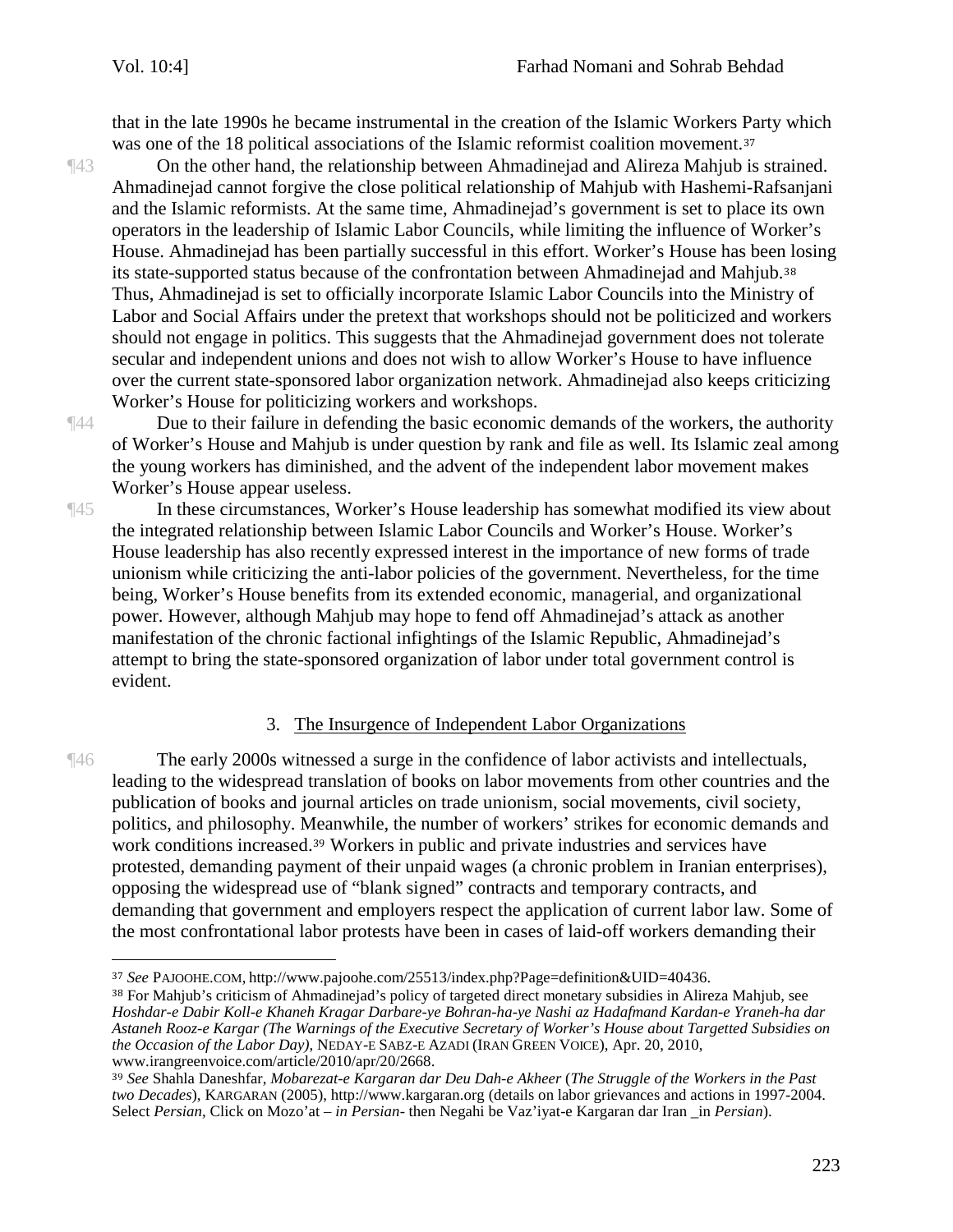jobs back. Nevertheless, these defensive demands and peaceful strikes are not tolerated by the government's security forces. In many instances, the Islamic reformists of Khatami's administration were either unable or unwilling to curb the violent attacks of security forces on peaceful strikes and sit-ins of workers.

¶47 Some of the most tragic examples of these years demonstrate the brutality of the security forces against the peaceful workers' movement. In July 2001, the workers from Jamco clothing and Shadanpoor shoe factories were seriously beaten by security forces in front of the Majles as they demonstrated for the payment of their delayed wages.

¶48 In 2004, one-third of the teachers in Isfahan followed the call to strike by a leader of their Islamic Society (*Anjoman Eslami*), who was later arrested. The teachers demanded their unpaid salaries and a salary raise to compensate for the inflation. Eight hundred schools in Isfahan and 300 in Tehran shut down on the first day of the strike. This was an im[pre](#page-13-0)ssive expression of protest by Iranian women, who comprise 80 percent of Iran's teachers.<sup>40</sup>

¶49 Also in 2004, construction workers participated in a strike and sit-in in the Copper Smelting Plant near the village of Khatounabad, in the Kirman province. This plant belongs to the National Copper Industries of Iran and was operated by a Chinese contractor. The construction workers' complaint concerned the unfulfilled promise of being hired by the firm upon the completion of the plant. The workers' families had joined the sit-in at the plant. On January 24th, the eighth day of the sit-in, on, security forces attacked the strike[rs](#page-13-1) and their families. Four workers were shot dead, 300 wounded, and many were arrested.<sup>41</sup>

¶50 The tragic event of Khatounabad was a catalyst that escalated the workers' protest movement. The small number of independent labor committees that were created in the early 2000s became more vocal, and new committees were set up in several large factories in the following months. In early 2004 in Saqqez, Kurdistan, groups of seamstresses, bakers, and brickmakers formed a *shora* (council). A report notes: "They linked up with labor activists in Tehran and five other cities. . . . After secret meetings and coordination, a resolution had been [a](#page-13-2)greed upon . . . on May Day, workers would demonstrate simultaneously in all seven cities."<sup>42</sup> In May 2005, workers in the Tehran and Suburbs Bus Company form[ed](#page-13-3) the Tehran and Municipality Vahed Bus Workers Syndicate as an independent trade union.<sup>43</sup> The formation of the Vahed Bus Workers Syndicate was followed by the creation of the Haft Tapeh Sugar Refinery Workers Syndicate and the reactivation of the Kermanshah Electrical and Metal Workers Trade Society. Several committees and boards were formed to organize the nascent labor syndicates or associations and re-inaugurate previously active ones. Among these are the Free Assembly of Iranian Workers, the Board for Re-inauguration of Metal and Mechanical Syndicate, and the Board for Re-inauguration of Painting Workers Syndicate. In addition, numerous committees were formed by labor activists with the objective of providing support for the creation of independent unions, coordination of unions' actions, and reaching out to other progressive civil

<span id="page-13-0"></span><sup>40</sup> Malm & Esmailian, *supra* note 40, at 75-76.

<span id="page-13-1"></span><sup>41</sup> *See* Andreas Malm & Shora Esmailian, *Iran on the Brink: Rising Workers and Threats of War, 71* (2007); Behzad Sohrabi, *Be Yad-e Kargaran-e Jan Bakhteh Khatoon Abad (In the Memory of the Workers who Lost their Lives in Khatoon Abad)* (2009), http://www.fwhi.org/maqale; *Geramidasht-e Kargaran-e Janbakhteh Khatounabad (In Memory of the Slain Workers of Khatounabad)*, http://www.youtube.com/watch?v=4k5afi133P8; Daneshfar, *supra* note 39.

<span id="page-13-2"></span><sup>42</sup> *Id.* at 3.

<span id="page-13-3"></span><sup>43</sup> *See Saeed Turabian, Jam'bandi se saleh-ye Mobarezat-e Kargaran-e Sandika-ye Sherkat-e Vahed (A Three-year Summary of the Vahed Syndicate Workers' Struggles),* AKHBAR-ROOZ.COM (Jan. 29, 2009), www.akhbarrooz.com/article.jsp?essayId=19179 (the spokesperson for the Vahed Bus Company Workers Syndicates on the story of the formation of the syndicate).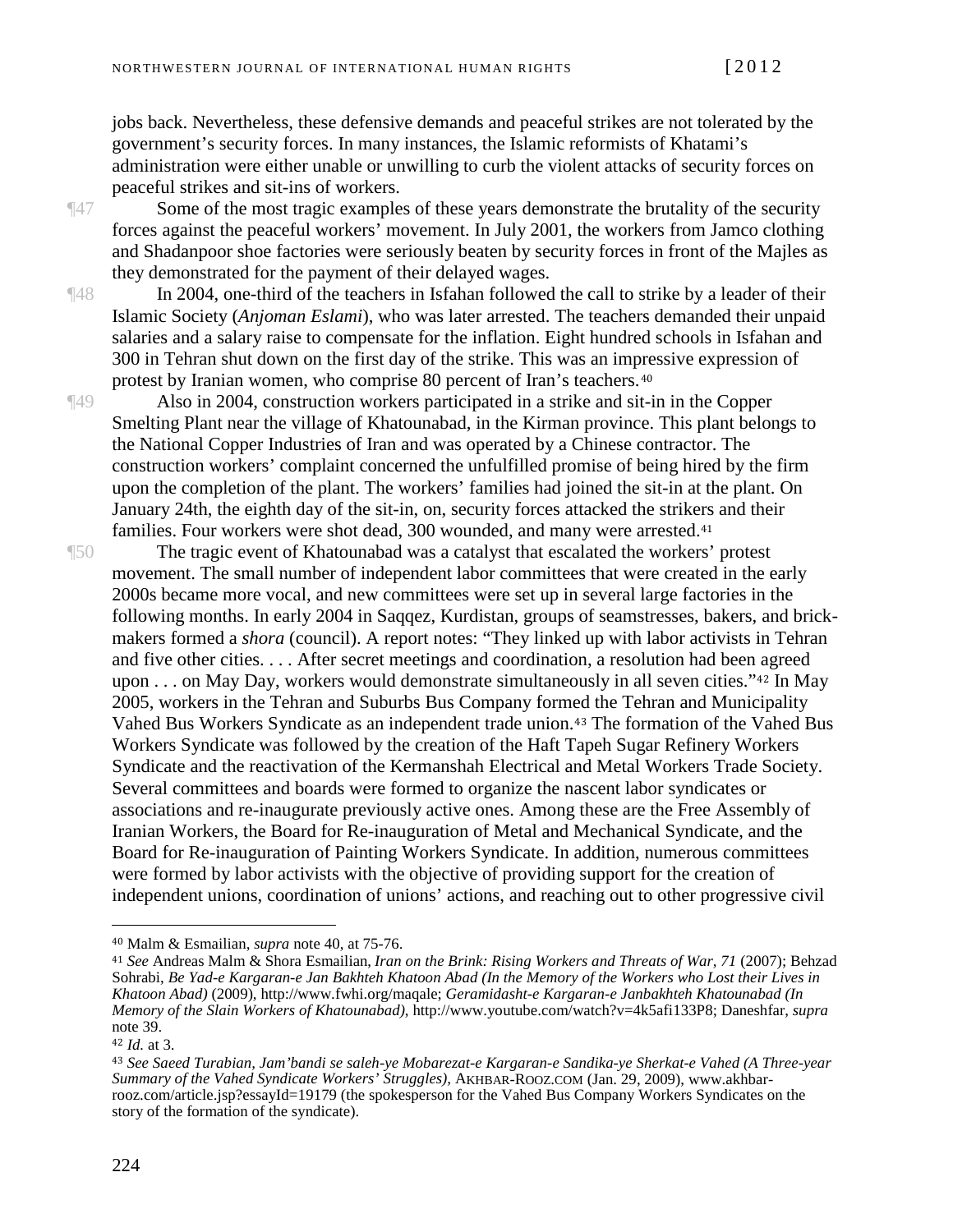society organizations. Most of these labor committees have been active in defending the workers' right to strike, form independent trade unions and labor organizations, and elect their own representatives. There are also those who call for the "abolition of waged labor," and the establishment of revolutionary councils. Labor committees have cre[ate](#page-14-0)d many websites and news bulletins, many of which we have used as our sources in this article.<sup>44</sup>

¶51 May Day, the international day for workers, has ritually strengthened the solidarity among Iranian workers, who have for so long been under the suppression of the state. In recent years, May Day celebrations have come under attack by the coercive forces, ending with the disruption of demonstrations and the brutal harassment and arrest of many demonstrators and labor organizers.

¶52 Major international labor confederations have repeatedly expressed their solidarity with the plight of Iranian workers. Among those are the [Int](#page-14-1)ernational Trade Union Confederation *(*ITUC) and International Syndical Confederation (CSI).<sup>45</sup>

#### III. CURRENT DEBATES ON LABOR ORGANIZATIONS IN IRAN

¶53 Two factors have forced the leadership of the Worker's House to reconsider its outdated position and to devise a new strategy: 1) the rising demand by workers for the creation of independent labor unions, in spite of the government's repressive actions against this movement; and 2) the effort of Ahmadinejad's administration to reduce the organizational power of Worker's House over Islamic Labor Councils. Soheila Jelodarzadeh, an Islamic reformist member of the *Majles*, one of the leading members of the Worker's House and one of the founders of the Islamic Labor Party, has explicitly stated that the Worker's House should seriously think about alternatives for the current mon[ol](#page-14-2)ithic preference for Islamic Labor Councils. She intends to form women's labor unions.<sup>46</sup> Jelodarzadeh's position indicates that the present arrangement in government-supported labor organizations is approaching its final days as Worker's House is challenged from both sides. Ahmadinejad and his faction in the Islamic Republic do not see any reason to keep a labor organization with even the slight autonomy inherent in the workers council, a remnant of the early revolutionary period. Islamic Labor Councils were devised only to replace the spontaneously organized councils, for the purpose of controlling the labor councils that were created by workers in the revolutionary upheaval. In the view of Ahmadinejad, council structures of labor organizations must be eradicated and with it the Worker's House. Ahmadinejad and his faction believe that the close relationship between the

<span id="page-14-0"></span><sup>44</sup> For an impressive list of links to many of these committees' websites, articles, statements, and resolutions written by labor activists and issued by different independent labor organizations with varied political orientations within the left movement inside and outside of Iran, see, e.g., *Other Sites,* OFROS.COM,

http://www.ofros.com/payvandha.htm; RAHE KARGAR.NET, http://www.rahekargar.net/links/links.html.

<span id="page-14-1"></span><sup>45</sup> For a list of expressions of support for these confederations, see *Search Results for "Iran survey,"* ITUC-CSI, http://www.ituc-csi.org/spip.php?page=recherche&recherche=survey07+iran#pagination\_articles; *Archive for the 'Recent Updates' Category,* IRAN LABOR REPORT, http://iranlaborreport.com/?cat=1.

<span id="page-14-2"></span><sup>46</sup> *See Fariba Shirazi, Goftogo ba Khanoom Mohandes Soheila Jelodarzadeh Namayandeh Majles Shoray-e Eslami (Interview with Ms. Engineer Soheila Jelodarzadeh, Representative to the Islamic Consultative Assembly),* HAWZAH.NET (Apr.-May 1997),

http://www.hawzah.net/Hawzah/Magazines/MagArt.aspx?MagazineNumberID=4024&id=22581; S. Jelodarzadeh, *Dar Keshvareman Bayad az Hame Sarmayeh-ha-ye Mardomi Esteffadeh Shavad na Bakhshi az an (In Our Country All of Our People's Abilities, not Only Some of Them, Must be Mobilized),* KERMAN KHABAR (KERMAN NEWS) (Nov. 12, 2006), http://kn.blogfa.com/post-626.aspx; *National Union of Women Workers Issues an Statement on May Day,* IRAN LABOR REPORT, http://iranlaborreport.com/?p=520.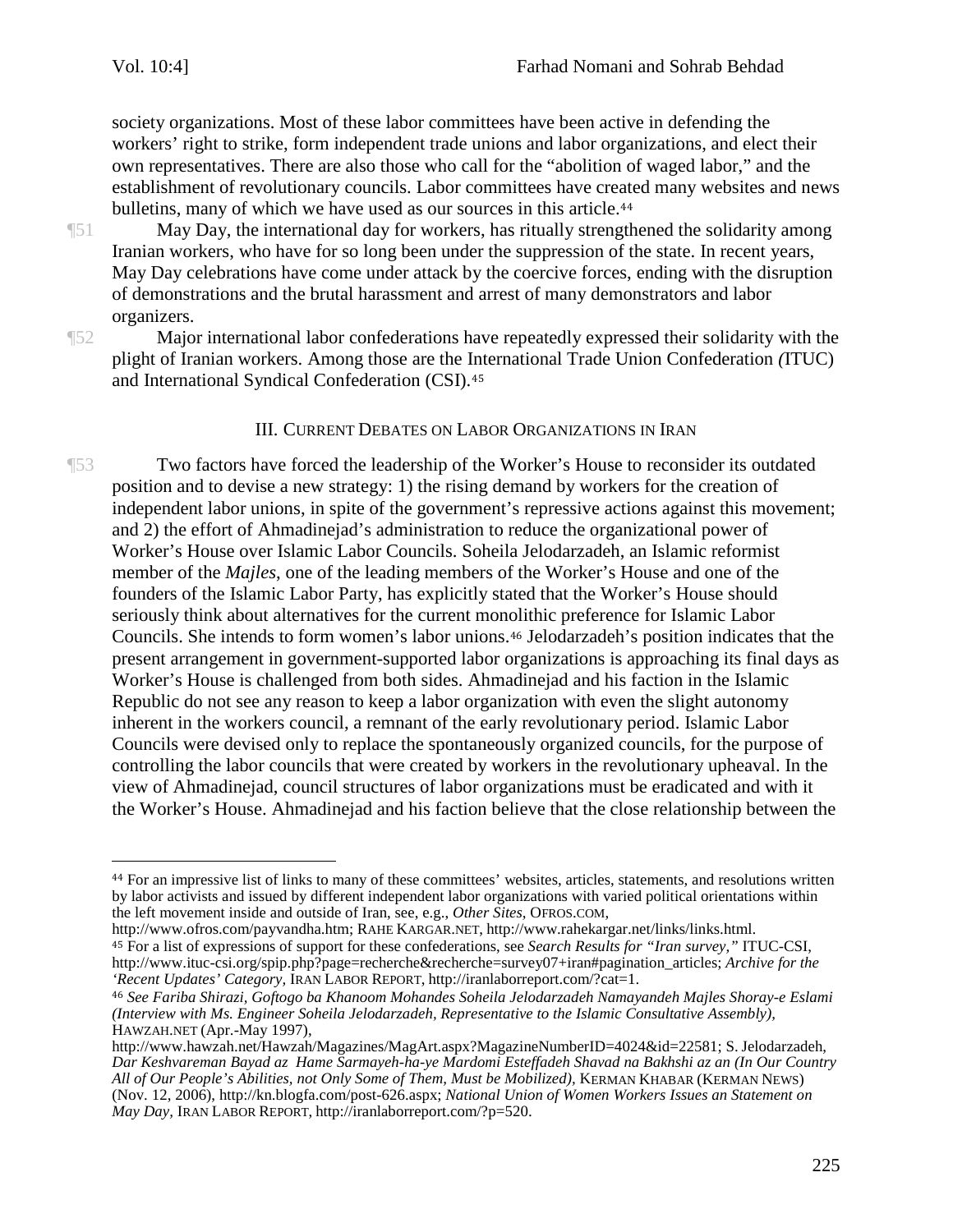reformists, albeit the right wing of it, and the Worker's House and Islamic Labor Councils adds to the urgency of the need for the eradication of the Worker's House.

¶54 The Worker's House and the existing network of Islamic Councils are under pressure by a genuine and increasingly forceful labor movement demanding independent labor syndicates and unions. Over the past decade, the struggle of militant workers and labor activists for independent labor organizations—and the impressive and extended support that they have mustered among Iranian intellectuals, students, academicians, women, and progressive civil society organizations—is unprecedented in the history of the Iranian labor movement. The strong support that this labor movement and its imprisoned labor leaders have received from international labor organizations adds to the momentum of the Iranian labor movement. It is becoming more and more apparent that the [fut](#page-15-0)ure belongs to the praxis that rejects government sponsored or supported labor organizations.<sup>47</sup> This militant tendency, however, despite its progressive, secular outlook, is not homogeneous in its ideological and political preferences.

#### *A. Four Labor Reform Tendencies in Iran*

¶55 The past decade has witnessed committed, vigorous and, up until now, civil and friendly, debates amongst labor activists of different labor committees and militant workers. This stands in stark contrast to the history of the Iranian labor movement. The current debates concerning the establishment of an independent labor movement can be classified into four tendencies: 1) reform from above for independent trade unions; 2) pressure from below for independent trade unions; 3) exploring social movement unionism and reclaiming the streets; and 4) revolutionary labor councils and committees. All of these tendencies have become known for expressing and acting upon their views despite the prevailing system of censorship and oppression.

#### 1. Reform from above for independent trade unions

¶56 The first tendency (reform from above) has been advocating work among the Islamic representatives of existing Islamic Labor Councils and Worker's House, changing the existing institution from within, and seeking international pressure by the ILO for a reformed Islamic Labor Council network, guilds, and unions within the current rules of the game. Mobilizing workers to create independent unions is thus not their primary strategy. This tendency had some popularity among workers as a possible alternative before the rise of the Green Movement in the summer of 2009. It has a low political-security cost for its activists, and receives support from more senior skilled workers. However, the popularity of this tendency has diminished with the intensification of economic and political crises. Young workers, who have participated in the social movement, and generally feel attached to political organizations on the left, no longer find this alternative attractive. This large and growing segment of the labor force—more educated and with less ideological baggage from the early revolutionary period—is closely attached to the activism of the Green Movement and is sympathetic toward its leadership. This group of workers, who are participants in the existing system of Islamic Labor Councils, is in search of a new alternative. It is the support of this group of workers that Worker's House has been losing.

<span id="page-15-0"></span><sup>47</sup> The list of links to the existing supporting committees is available at OFROS, http://www.ofros.com and http://www.ofros.com/payvandha.htm. *See also* KARGARAN, http://www.Kargaran.org (click on etesalat –in Persianto see relevant links).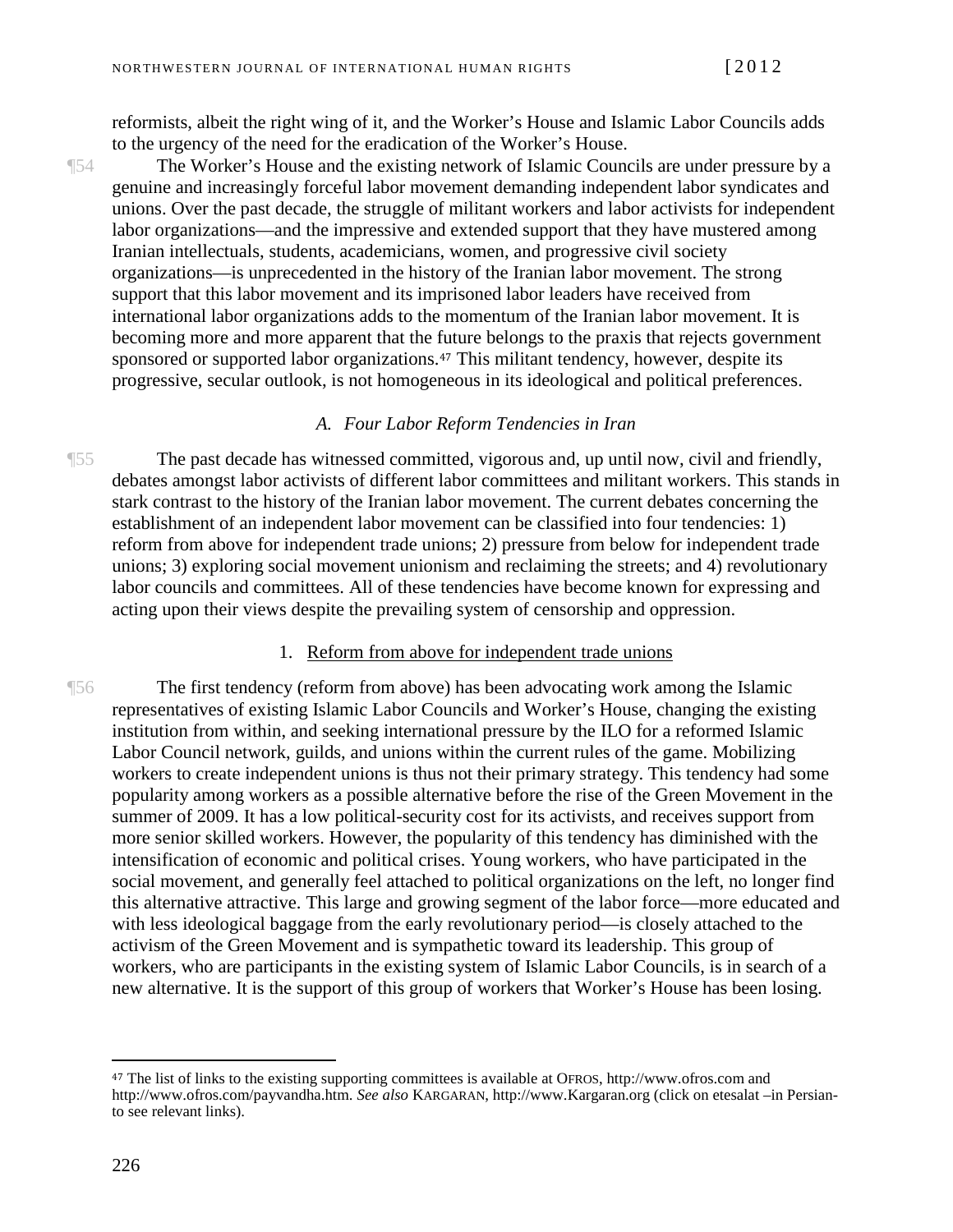#### 2. Pressure from below for independent trade unions

¶57 Many of the existing independent trade unions and labor activists' committees on the left favor the second tendency (independent labor union by pressure from below). The strategy of this tendency is the creation of unions from below (but it does not exclude pressure from above by international trade unions and the ILO) in order to expose the anti-labor policies of the Islamic Republic of Iran. Its preferred labor organization in the prevailing conditions in Iran is the formation of trade unions. However, this tendency has not yet explored the optimal form of a trade union in the oppressive political conditions of Iran. That is, it has not entertained questions such as whether unions should be industry-wide, skill-based, or trade-oriented. They have not yet specified their approach for mobilizing workers and their concrete demands and slogans.

¶58 This tendency was initially cautious and equivocal with regard to the Green Movement, but soon the dominant position within the group stood for a lukewarm and conditional support for the movement, and favored only individual participation in it. Their hesitation in supporting the Green Movement is due to the influential presence of Islamic reformists in the Green Movement leadership and the paradoxical and ambiguous relations of this leadership with Worker's House. The timid pro-labor position of the Green Movement leadership was also a detracting factor for these labor organizers. After all, in the past decades many anti-labor positions were held by the Islamic Republic when the very same members of the leadership of the Green Movement were high level administrators of the state: Khatami was president, Mousavi was prime minister, and Karoubi was speaker of the *Majles*.

 $\overline{a}$ 

¶59 On May Day 2010, ten independent Iranian labor organizations, belo[ng](#page-16-0)ing to the first two tendencies, issued for the first time a joint resolution stating their demands.<sup>48</sup> At the same time, many other workers groups and civil society organizations, such as a group of Iran Khodro Auto Workers, Iranian Writers Center, Human Rights Activists in Iran, and a network of Iranian Labor Associations, issued statements in support of this resolution. This resolution includes an agenda of fifteen issues concerning economic, social, and political demands; it expresses its position not only in terms of labor demands, but also with respect to the current democratic social movement in Iran. It insists on the formation of independent labor organizations, the right to strike, immediate payment of unpaid wages, and an end to worker lay-offs and to white-signed and temporary contracts. In addition, the resolution demands freedom of expression for all Iranians and an end to capital punishment and discriminatory laws against women. The resolution expresses solidarity with teachers, nurses, and other working strata of society. It also underscores its alliance with the workers of the world in their struggle against the hardship of capitalism, and it cond[em](#page-16-1)ns the extradition and imposition of any discrimination against Afghan refugee workers in Iran.<sup>49</sup>

<span id="page-16-0"></span><sup>48</sup> These independent workers organizations are: Tehran and Municipality Vahed Bus Workers Syndicate, Haft Tapeh Sugar Refinery Workers Syndicate, Free Assembly of Iranian Workers, The Re-inauguration Board of Metal and Mechanical Syndicate, The Re-inauguration Board of Painting Workers Syndicate, Kermanshah Electrical and Metal Workers Trade Society, Pursuing Committee for the Formation of Free Workers Organizations, Coordination Committee for Support of the Formation of Workers Organizations, Support Society for Laid off and Unemployed Workers in Saghez, and Women's Council. *See Statements of Support Continue on the International Workers' Day*, IRAN LABOR REPORT, http://iranlaborreport.com/?p=582.

<span id="page-16-1"></span><sup>49</sup> *See* the text of the resolution at WEBLAGRAHEKARGAR, http://weblagrahekargar.wordpress.com/2010/04/27/876- 11/#more-1883.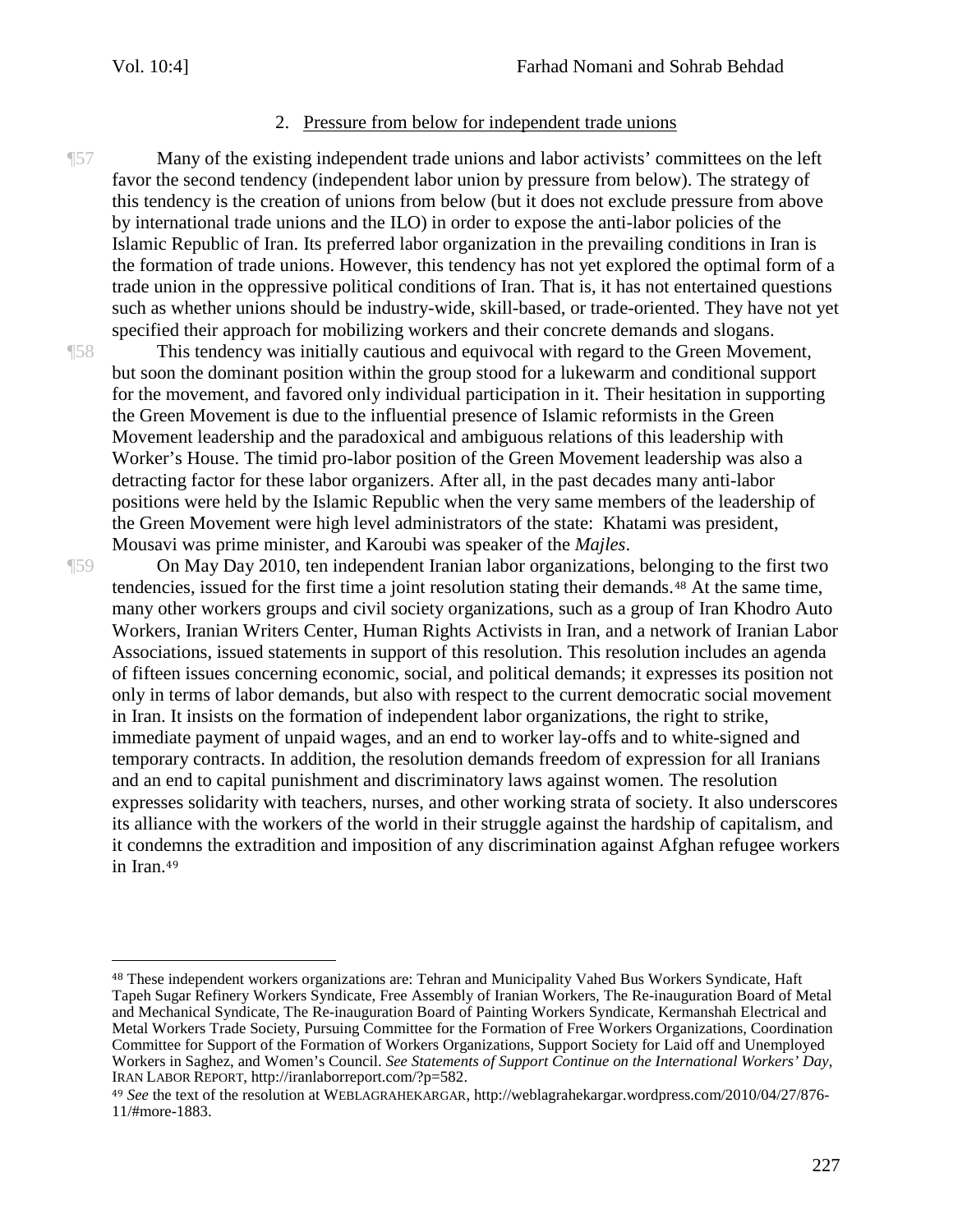#### 3. Social movement unionism and reclaiming the streets

¶60 The third tendency amon[g l](#page-17-0)abor activists advocates social movement unionism and the "reclaiming the street" strategy.<sup>50</sup> Their argument is influenced by the theory and practice in contemporary trade unionism in advanced capitalist societies. This tendency emphasizes integration of workers, trade unions, and the labor movement into broader coalitions for social and economic justice. Thus, it focuses on establishing support networks among unions and other civil society organizations based on mutually beneficial goals of social justice, democracy, antiwar, or any idea that supports freedom and social justice, women, youth, and ethnic issues. Obviously, this tendency is very much in favor of the Green [Mo](#page-17-1)vement along either conditional or unconditional lines mentioned by the other two tendencies.<sup>51</sup>

#### 4. Revolutionary labor councils and committees

The fourth tendency is in opposition to the other three approaches. In a pejorative sense, it identifies the other approaches as reformist within the left movement. It stands for the creation of revolutionary committees or councils in factories and work places. This tendency reckons the existence of revolutionary conditions in Iran. Its issue-driven statements demand, among other things, outright abolition of waged-labor. This tendency claims that the working class is comprised of any wage or salary earner, the unemployed, and the petty bourgeoisies in Iran—in short, the great majority of the population. Therefore, this tendency asserts that all of these groups have a common interest in establishing a society without wage labor. This tendency identifies the Green Movement as a working class movement, and therefore, supports participation in the movement in order to transform it into a revolution against [th](#page-17-2)e waged-labor system by setting up labor councils in factories and asking for a general strike.<sup>52</sup>

 $\overline{a}$ 

¶62 It must be emphasized, however, that within all these tendencies and their supportive position vis-à-vis the current dissent movement, there are further nuanced positions. For example, one notable view identifie[s th](#page-17-3)e Green Movement as an anti-labor movement that bourgeois reformist and reactionary.<sup>53</sup>

<span id="page-17-0"></span><sup>50</sup> *See, eg*., ALLIANCE OF PROGRESSIVE LABOR, http://www.apl.org.ph/ (social movement unionism); RECLAIM THE STREETS, http://rts.gn.apc.org (the Reclaim the Streets movement). The latter, originally formed in London in 1991, defines itself as non-violent and anti-corporate, with the objective of using the streets for other reasons than automobile traffic. It has become an anti-capitalism and anti-globalization movement. *See also* BAYAT, MAKING ISLAM DEMOCRATIC, *supra* note 29 (indirectly referring to this movement as a possible form for protest movements in Iran).

<span id="page-17-1"></span><sup>51</sup> There are many labor activists who have been engaged in lively analytical and practical discussions on labor organizations and movements representing these three tendencies, including: Hosein Akbari, Mohammad Hossein, Ali-reza Khabbaz, late Yadollah Khosroshahi, Mehdi Kouhestani, Yousef Langaroudi, Hossein Moghaddam, Parvin Mohammadi, Heshmat Mohseni, Mariam Mohseni, Ali Nejati, K. Omid, Mansour Osallo (who was released from prison in June 2011for medical reasons), Homayoun Pourzad, Reza Rakhshan, Roza, Davoud Razavi, Mostafa Saber, Alireza Saghafi, Mohammad Salehi, Bahman Shafeegh, Reza Shahabi, Behzad Sohrabi, Varya Shafei, and Saeed Turabian.

<span id="page-17-2"></span><sup>52</sup> For a representative view, see Mohen Hakimi, *Sandika: Az Inja Mandeh va az Anja Randeh! (Syndicate: Neither here nor There!)*, OFROS.COM, http://www.ofros.com/maghale/hakimi\_syndica.pdf.

<span id="page-17-3"></span><sup>53</sup> *See* Nasser Zarafshan, *Savar bar Amvaj-e Resaneh-hay-e Gharbi (Riding on the Waves of the Western Media),* ARASH MAGAZINE, at 107, http://www.arashmag.com/content/view/775/47/1/4/ (link "temporarily" unavailable, alternatively see http://asre-nou.net/php/view.php?objnr=17482).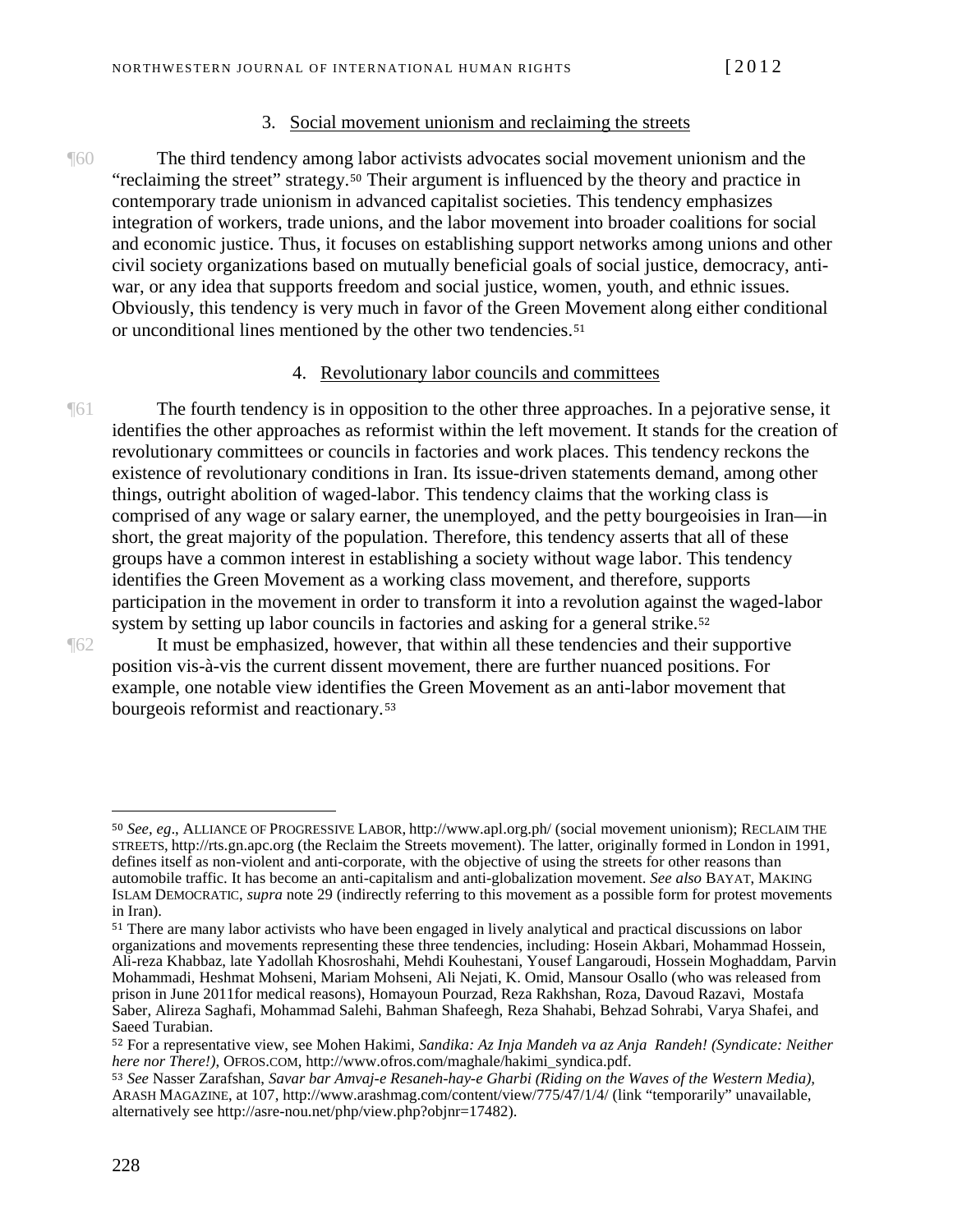#### IV. LOOKING FORWARD

¶63 For the first time since 1979, the working class can no longer be ignored on the windy road to democracy in Iran. Despite all the historical, political, legal, and structural obstacles, and in the face of repression and intimidation, the power of the working class has grown within its fragmented existence. Now, its struggle is once again on the rise. Although the number of independent unions in Iran is few, their reverberation is there. Since 2004, with their committees, strikes, "illegal" celebrations of May Day, independent unions have crossed the seemingly unbreakable hegemonic barrier of the Islamic state-sponsored labor organizations. In many cases, workers have firmly defied the state by civil means despite the high cost of brutal state repression. With the waning of the Green Movement, the [sig](#page-18-0)nificance of organized worker participation has gained the attention of political activists.<sup>54</sup> Workers, however, demand of the Green Movement leadership an expression of a more concrete, strategic focus and lucid objectives on democracy and socioeconomic justice.

¶64 In the past thirty years, working people have suffered economically and politically. Their deep dissatisfaction has been reflected in their repeated dissents in workshops, strikes, and sitins, which have many times become bloody. The shooting and stabbing of demonstrators in the aftermath of the 2009 presidential election resulted in the death [of](#page-18-1) ten workers (mostly young workers between the age of 17 and 28, and the oldest being 48).<sup>55</sup> That is why an important part of the organized working class has supported the popular demand for democratic reforms. However, in the past, the disunity of the working class and labor activists, often caused by political affiliations, has been an obstacle in the advancement of labor organizations. The lack of consensus on their political and economic objectives disorients the labor movement both internally and externally with regards to the progressive social movement.

 $\overline{a}$ 

¶65 The existence of a viable social democracy facilitates the working class movement. But in the absence of these democratic conditions, labor activists, workers, and working class organizations cannot make any notable advances. The implementation of neo-liberal policies, whether under transnational dictate or imposed by national governments, weakens and demoralizes working people's solidarity in their pursuit of political democratization and independent civil society organizations. Foreign economic sanctions and the threat of military interventions also undermine and seriously destabilize the efforts of numerous struggles for democratic rights—by women, students, ethnic populations, and the working and middle classes—by effectively emboldening the authoritarian regimes to suppress freedom of information, demonstration, and mobilization.

<span id="page-18-0"></span><sup>54</sup> Mir-Hossein Mousavi and Mehdi Karroubi both have expressed sympathy for workers' and teachers' demands on May Day 2010. According to Mousavi, workers and teachers "want the progress of the country . . . They want freedom as freedom allows them to form their trade and political organizations . . . They are seeking justice as justice in living conditions and economy and distribution of wealth allows them to serve better, create wealth, defend the economy of the country . . . ." *Statements of Support Continue on the International Workers Day*, IRAN LABOR REPORT, http://iranlaborreport.com/?p=582.

<span id="page-18-1"></span><sup>55</sup> The last report of the *Kanoun-e Hemayat az Khanevadeh Shohad va Dasgeershodegan (Center for the Support of the Family of Martyrs and Imprisoned Persons)* identifies ten workers who were killed in the post-election protest movement, http://www.hambastegimeli.com/index.php?option=com\_content&view=article&id=6287:2010-04-26- 19-32-39&catid=41:2010-04-02-13-43-00&Itemid=79. For an informative statistical report concerning workers' strikes, sit-ins, demands, and labor disputes in Iran in March 2009/2010, see Negar Raasti, Ahmad Raasti, Reza Rais Daana & Amir Javaher Langaroudi, *Moroor-e Amari bar Etesabat va E'terazat-e Kargaran-e Iran dar Sali keh Gozasht (A Statistical Review of the Strikes and Grievances of Iranian Workers in the Year that Has Passed)*, ETEHADCHAP.ORG (Mar. 2012), http://www.etehadchap.org/.